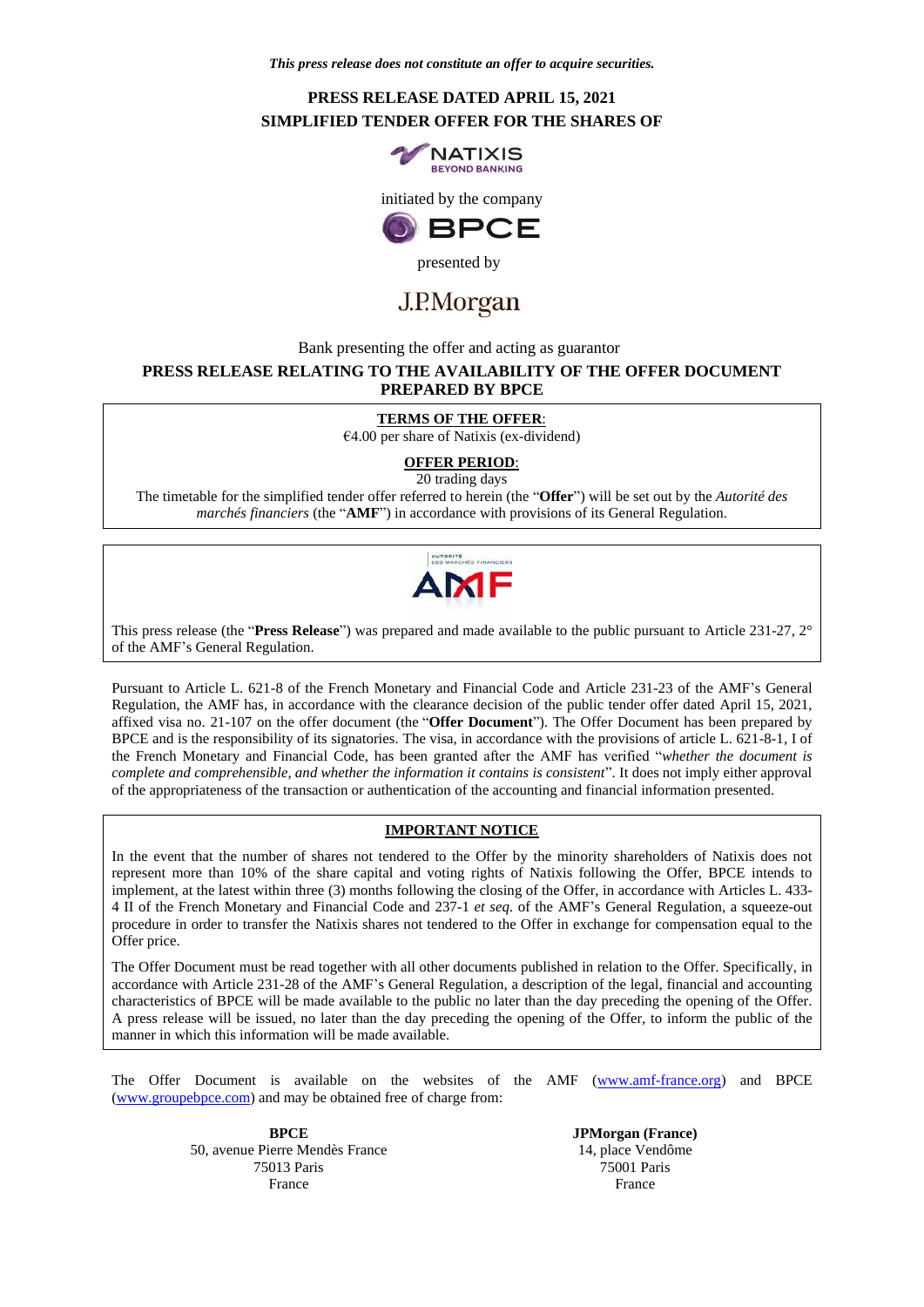## **1. OVERVIEW OF THE OFFER**

Pursuant to Title III of Book II and more specifically Articles 233-1, 1° *et seq*. of the AMF's General Regulation, BPCE, a limited liability corporation (*société anonyme avec directoire et conseil de surveillance*) with a share capital of EUR 173,613,700, having its registered office at 50 avenue Pierre Mendès France, 75013 Paris, registered with the Paris Trade and Companies Register under number 493 455 042 (hereafter, "**BPCE**" or the "**Offeror**"), undertook to make an irrevocable offer to the holders of shares of the company Natixis, a limited liability corporation (*société anonyme à conseil d'administration*) with a share capital of EUR 5,052,644,851.20, having its registered office at 30 avenue Pierre Mendès France, 75013 Paris, registered with the Paris Trade and Companies Register under number 542 044 524 (the "**Company**" or "**Natixis**"), the shares of which are traded on the compartment A of the Euronext Paris regulated market under ISIN Code FR0000120685, ticker symbol "KN" (the "**Shares**"), to acquire all the Shares that BPCE does not hold directly or indirectly on the date of the Offer Document at the unit price of EUR 4.00 (ex-dividend) (the "**Offer Price**"), as part of a simplified tender offer, the terms and conditions of which are described hereafter (the "**Offer**").

BPCE is a credit institution, central body of the cooperative banking group composed of the Banques Populaires and the Caisses d'Épargne networks, as well as other affiliated credit institutions, including Natixis. BPCE's status is governed by the French Monetary and Financial Code.

As of the date of the Offer Document, BPCE holds 2,227,221,174 Shares and the same number of theoretical voting rights representing 70.53 % of the capital and theoretical voting rights of the Company<sup>1</sup>.

The Offer targets all the Shares not held by the Offeror or assimilated thereto:

- (i) which are already issued, *i.e.* to the knowledge of the Offeror at the date of the Offer Document, a maximum number of 928,220,277 Shares, it being specified that the treasury Shares held by the Company are not targeted by the Offer<sup>2</sup>, and
- (ii) which are likely to be issued before the closing of the Offer in connection with the definitive acquisition of the free shares granted by the Company *i.e.*, to the knowledge of the Offeror at the date of the Offer Document and on the basis of the tentative timetable presented in section 2.7 of this Press Release, a maximum number of  $298,166$  new Shares<sup>3</sup>,

*i.e.*, to the knowledge of the Offeror at the date of the Offer Document, a maximum number of Shares targeted by the Offer equal to 928,518,443.

To the knowledge of the Offeror, there are no other equity securities or other financial instruments issued by the Company or rights conferred by the Company that may give access, immediately or in the future, to the share capital or voting rights of the Company, other than the free shares granted by the Company to certain corporate officers and employees and described in section 2.3 of this Press Release.

The Offer, which will be followed, if applicable, by a squeeze-out procedure pursuant to Articles L. 433-4 II of the French Monetary and Financial Code and 237-1 *et seq*. of the AMF's General Regulation, will be conducted following the simplified procedure in accordance with the provisions of

**<sup>1</sup>** Based on a total number of 3,157,903,032 shares and 3,157,903,032 theoretical voting rights of the Company (information as of March 1st, 2021). In accordance with Article 223-11 of the AMF's General Regulation, the total number of voting rights is calculated on the basis of all shares to which voting rights are attached, including shares without voting rights such as the treasury Shares.

**<sup>2</sup>** The 2,461,581 treasury Shares held by the Company, representing 0.08 % of the Company's share capital (information as of March 1st, 2021), assimilated to those held by the Offeror pursuant to Article L. 233-9, I, 2° of the French Commercial Code, are not targeted by the Offer.

**<sup>3</sup>** See section 2.3 of this Press Release.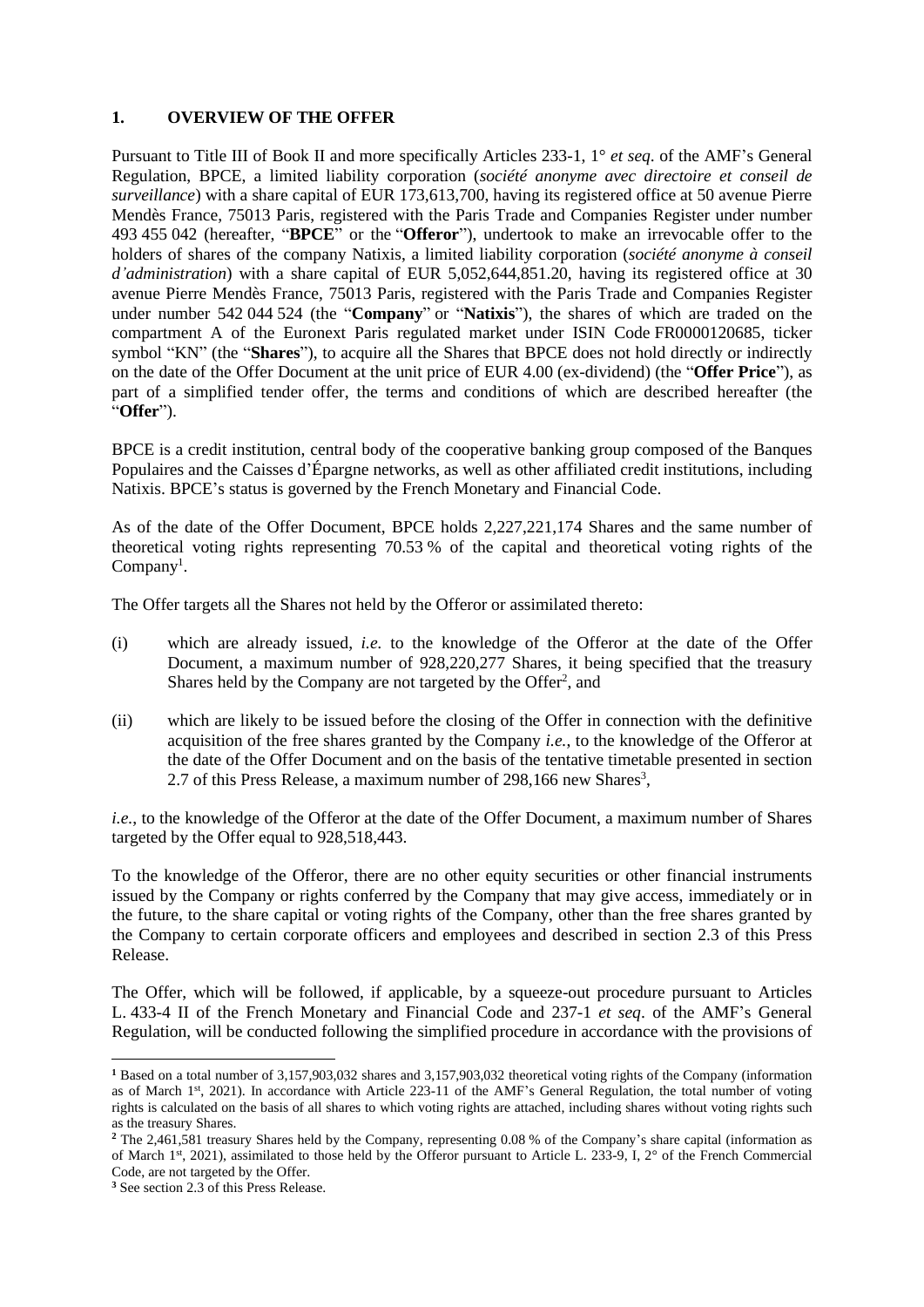Article 233-1 *et seq.* of the AMF's General Regulation. The duration of the Offer will be twenty (20) trading days corresponding to twenty (20) business days in the United States.

In accordance with the provisions of Article 231-13 of the AMF's General Regulation, on February 10, 2021, JPMorgan Chase Bank, N.A., Paris branch (the "**Presenting Institution**" or "**JPMorgan (France)**"), as presenting institution of the Offer, filed the Offer with the AMF on behalf of the Offeror. JPMorgan (France) guarantees the content and the irrevocable nature of the commitments made by the Offeror in connection with the Offer.

The Offeror is not acting in concert with any third party or shareholder of the Company.

## **1.1 Background and reasons for the Offer**

## 1.1.1 Background of the Offer

BPCE Group, whose central body is the company BPCE, is the second largest banking group in France and is supported by two networks of cooperative, autonomous and complementary commercial banks: the fourteen Banques Populaires and the fifteen Caisses d'Épargne ("**Groupe BPCE**"). It is a major actor in asset management, insurance, wholesale banking and specialized financial services.

Natixis, a subsidiary of Groupe BPCE, is a French financial institution of international stature specialised in asset and wealth management, corporate and investment banking, insurance and payments. Natixis supports and advises its own corporate clients, financial institutions and institutional investors, as well as clients of the Groupe BPCE networks.

The Offer follows the publication by BPCE on February 9, 2021 of a press release announcing that Groupe BPCE is studying a simplification of its organization and an evolution of its model.

It is in the context of this reorganization that BPCE has informed the market, in its press release published on February 9, 2021, of its intention to file this Offer and to acquire the 29.4 % of the Company's share capital that BPCE does not hold<sup>4</sup>.

The reasons for the Offer are more fully described in section 1.1.3 "*Reasons for the Offer*" below.

#### 1.1.2 Breakdown of the Company's capital and voting rights

## *Share capital of Natixis*

To the Offeror's knowledge, the Company's share capital at the date of the Offer Document amounts to EUR 5,052,644,851.20, divided into 3,157,903,032 ordinary shares of EUR 1.60 par value each, fully paid-up and all of the same class.

### *Composition of Natixis' shareholding structure as at March 1st , 2021*

To the knowledge of the Offeror, the share capital and voting rights of the Company as at March 1st,  $2021$  are as follows<sup>5</sup>:

<sup>&</sup>lt;sup>4</sup> As of March 1<sup>st</sup>, 2021, the percentage of the Company's share capital not held by the Offeror corresponds to 29.4% of the Company's share capital.

**<sup>5</sup>** Based on a total number of 3,157,903,032 shares and 3,157,903,032 theoretical voting rights of the Company (information as of March 1st, 2021). In accordance with Article 223-11 of the AMF's General Regulation, the total number of voting rights is calculated on the basis of all shares to which voting rights are attached, including shares without voting rights such as the treasury Shares.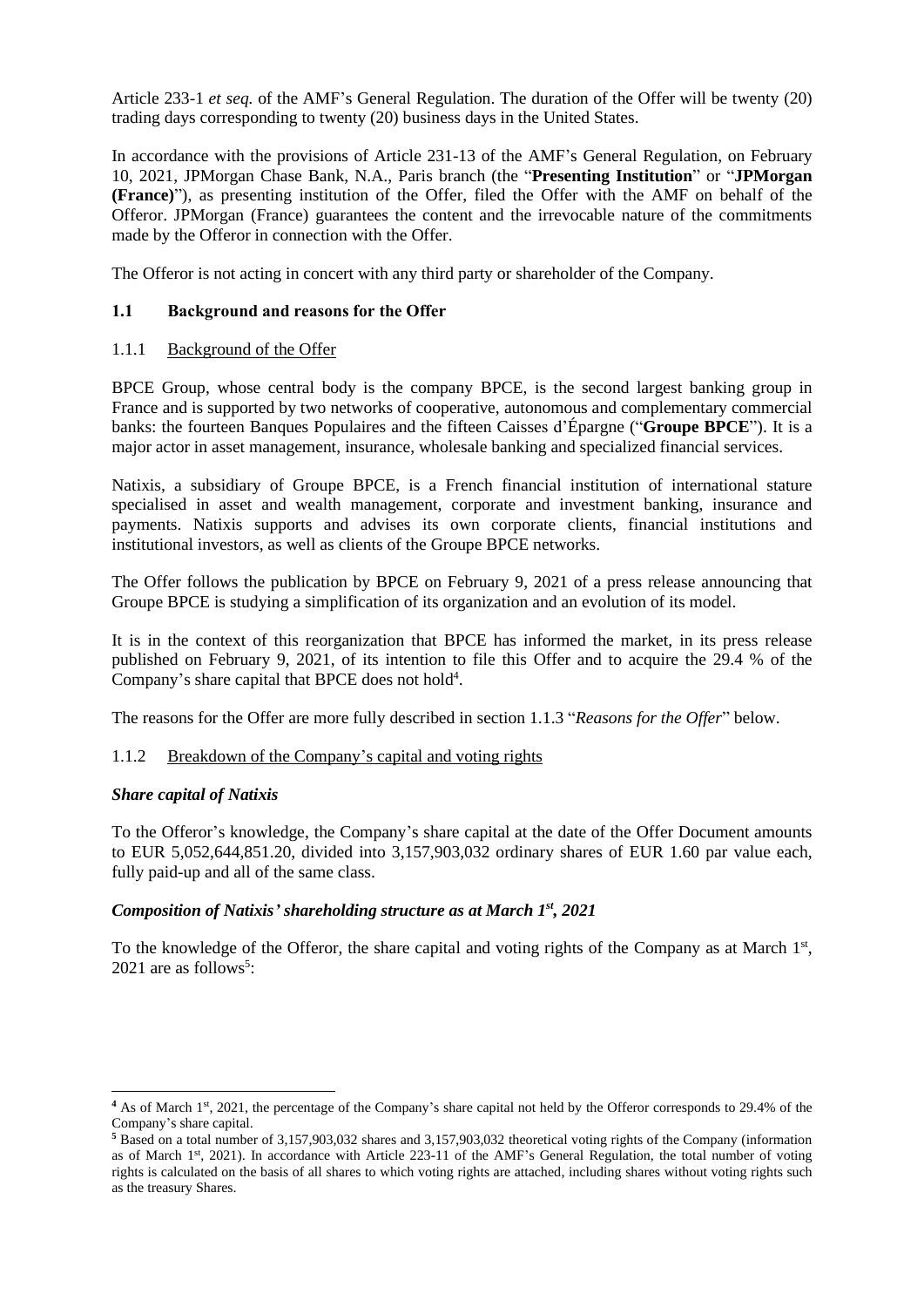| <b>Shareholders</b>      | Number of<br>shares | Percentage of<br>shares | Number of<br>theoretical<br>voting rights | Percentage of<br>theoretical<br>voting rights |  |
|--------------------------|---------------------|-------------------------|-------------------------------------------|-----------------------------------------------|--|
| <b>BPCE</b>              | 2,227,221,174       | 70.53 %                 | 2,227,221,174                             | 70.53 %                                       |  |
| Employee<br>shareholding | 89,416,505*         | 2.83 %                  | 89,416,505                                | 2.83 %                                        |  |
| Treasury shares          | 2,461,581           | 0.08%                   | 2,461,581                                 | 0.08%                                         |  |
| Public                   | 838,803,772         | 26.56 %                 | 838,803,772                               | 26.56 %                                       |  |
| Total                    | 3,157,903,032       | 100%                    | 3,157,903,032                             | 100%                                          |  |

*\*As part of its hedging strategy, FCPE Mauve Garanti carried out a stock lending transaction in early February 2021 covering the 5,017,214 Shares held by the fund. Consequently, the 5,017,214 Shares covered by the transaction are included in the free float in the table above rather than in employee share ownership plans.*

It is specified that the Offeror did not purchase any Natixis shares during the twelve (12) months preceding the visa of the Offer Document.

## 1.1.3 Reasons for the Offer

The Offer is part of Groupe BPCE's desire to simplify its operations as part of the preparation of its strategic plan.

Given the economic and market outlook, the Offeror wishes to provide more strategic leeway for the development of the Company's businesses (Asset and wealth management, Corporate & Investment Banking, Insurance and Payments), whereas the listing does not constitute an appropriate framework for achieving this goal.

As a result, if the minority shareholders do not represented more than 10% of the share capital and voting rights of Natixis at the end of this Offer, it is BPCE's intention to require the AMF the implementation of the squeeze-out procedure as described in section 1.2.5 "*Intentions with respect to the squeeze-out*" below. In this respect, the Offeror has mandated the Presenting Institution to carry out an evaluation of the Natixis shares, a summary of which is reproduced below. In addition, pursuant to the provisions of Articles 261-1 I, II and III of the AMF's General Regulation, the Company's board of directors appointed an independent expert to assess the valuation of the Company's share price, whose report will be provided in full in the Natixis' reply document.

#### **1.2 Intentions of the Offeror for the next twelve months**

#### 1.2.1 Strategy and continuation of the Company's activities

Over the last ten years, Groupe BPCE has become one of Europe's leading banking groups. Its cooperative universal bank model is decentralised and organised around three activities (Retail Banking & Insurance, Asset & Wealth Management, and Corporate & Investment Banking), covering all customer segments (retail customers, professionals, corporates, and institutional clients).

At a time of significant changes in the competitive landscape of financial institutions across Europe and in light of a new, post-health crisis economic cycle, Groupe BPCE wishes to enhance the development of its businesses, by providing them with the means to increase their strategic flexibility, accelerate their development for the benefit of their customers and their performance, by simplifying its organization.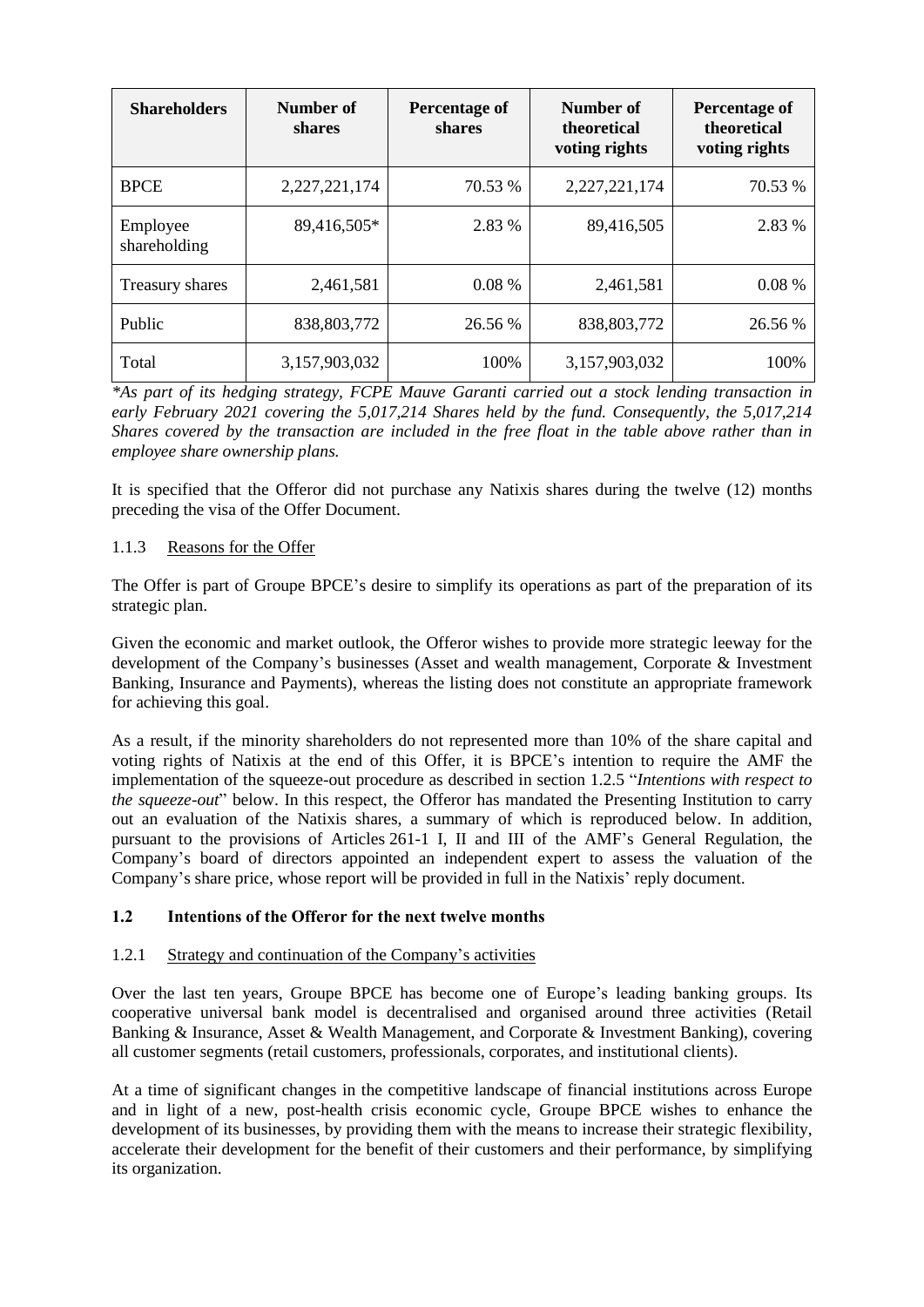To reach this goal and as part of its upcoming strategic plan, Groupe BPCE wishes to study, together with its corporate bodies, an evolution of its organization with:

- On one side, the retail businesses, including Retail Banking and Insurance (BPA), Financial Solutions and Expertise (SEF), and now also Insurance and Payment businesses. This would complete the movement initiated with the successful creation of the SEF division. Insurance and Payment businesses might report directly to BPCE; the terms of such a combination would be analysed at a later stage;
- On the other side, Groupe BPCE's global businesses serving Large and Global Customers: Asset and Wealth Management ("Natixis Investment Managers", "Natixis Wealth Management"), and Corporate & Investment Banking ("Natixis Corporate and Investment Banking"), would be gathered within a new structure "Global Financial Services";
- A clearer model for the support functions of BPCE, Natixis and its businesses, with simplified functional links.

This study will be carried out regardless of the Offer's outcome.

Any project stemming from these reflections will be submitted, if need be, to the consultation of relevant works councils.

Moreover, Groupe BPCE observes that Natixis' listing does not provide the means required for the development of its activities, whereas the strategic flexibility is greater within within Groupe BPCE than the public equity markets. Natixis clearly benefits from Groupe BPCE's financial backing, and the Caisses d'Épargne and Banques Populaires are the first economic partners of Natixis' businesses.

As a consequence, in the perspective of the considered reorganisation, BPCE, which holds, as of the date of the Offer Document, more than 70 % of the share capital and voting rights of the Company (see section 1.1.2 "*Breakdown of the Company's share capital and voting rights*" above), wishes to acquire the 29.4 % of the Company's share capital that BPCE does not own<sup>6</sup>. Consequently, the Offer will not result in a change of control of the Company.

Following this transaction, and in the event of implementation of the mandatory squeeze-out, if any, Groupe BPCE would be the largest privately-held banking institution in Europe.

#### 1.2.2 Employment guidelines

The Company will remain a separate entity with governance and functions adapted to the management of the businesses that it will be responsible for managing. Depending on the offer's outcome and the possible delisting of Natixis, certain functions specifically related to the listing could be affected by the proposed transaction.

The Offeror does not anticipate that the Offer will lead to a reduction in the workforce at Natixis, it being specified that any reorganization that may be decided upon following the Offer (see section 1.2.1 "*Strategy and Continuation of the Company's Activities*" above) would be carried out in accordance with the practices of Groupe BPCE, in particular without forced departure.

#### 1.2.3 Merger and legal reorganisation

The Offeror does not intend to merge with Natixis.

Moreover, the Offer will have no impact on the legal organisation of the Company. As indicated in section 1.2.1 "*Strategy and pursuit of the Company's activities*" above), the Offeror is studying the possibility of implementing a direct linkage of the Company's Insurance and Payments businesses to

<sup>&</sup>lt;sup>6</sup> Based on total shares outstanding as of March 1<sup>st</sup>, 2021.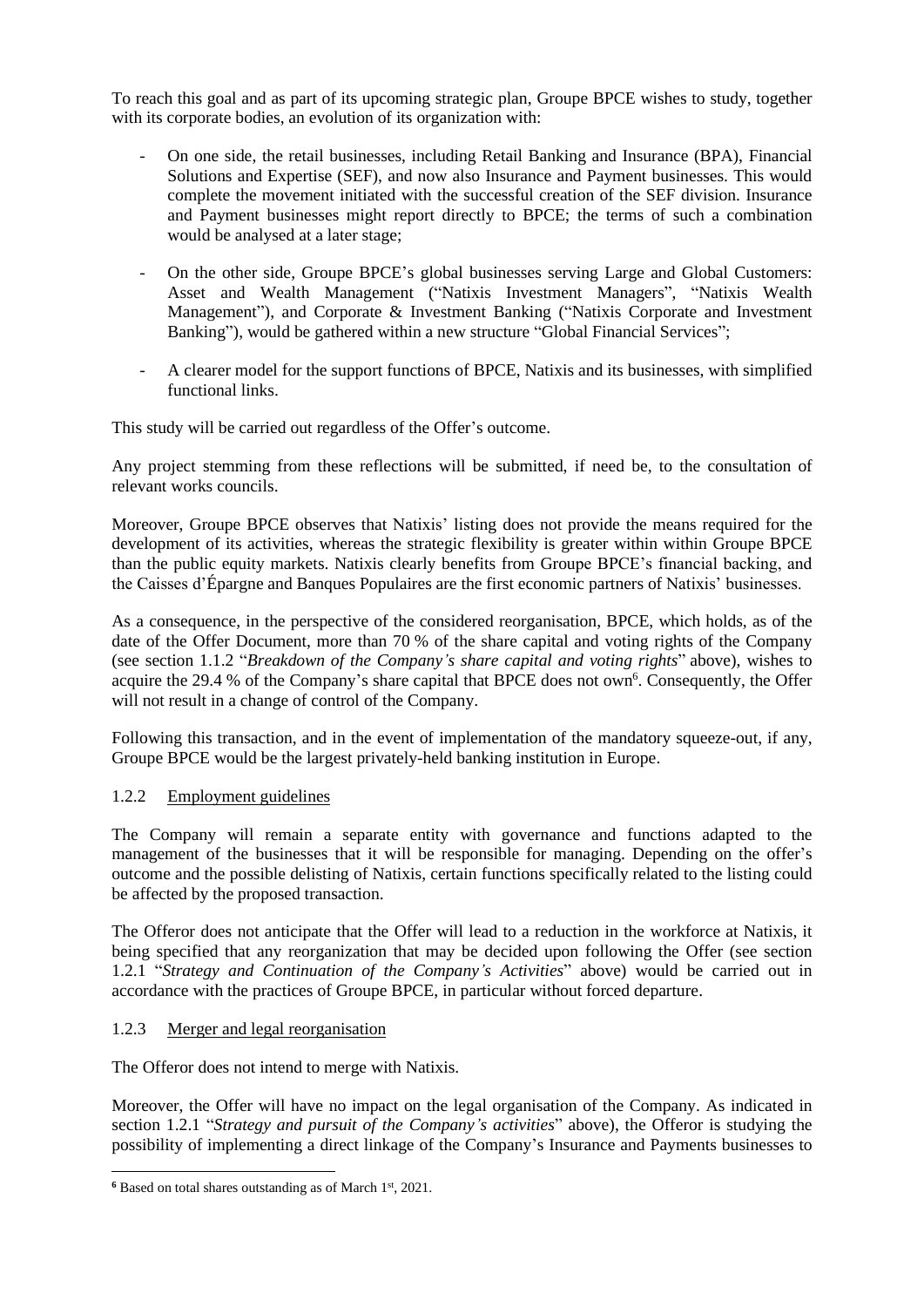the Offeror, it being specified that the study of such a linkage will not be conditional upon the success of the Offer.

## 1.2.4 Composition of the Company's corporate bodies and management

The Company's board of directors is currently composed of the following members:

- Mr. Laurent Mignon (chairman of the board of directors);
- ‒ BPCE, represented by Ms. Catherine Halberstadt;
- ‒ Mr. Alain Condaminas;
- Mr. Dominique Duband:
- ‒ Ms. Nicole Etchegoïnberry;
- ‒ Ms. Sylvie Garcelon;
- ‒ Mr. Philippe Hourdain;
- ‒ Ms. Catherine Leblanc;
- ‒ Mr. Christophe Pinault;
- ‒ Mr. Daniel de Beaurepaire;
- ‒ Ms. Anne Lalou\*;
- ‒ Mr. Bernard Oppetit\*;
- ‒ Ms. Catherine Pariset\*;
- ‒ Ms. Diane de Saint Victor\*; and
- ‒ Mr. Nicolas de Tavernost\*.

*\* Independent directors*

Mr. Nicolas Namias currently holds the position of Chief Executive Officer of the Company.

It is specified that Mr. Henri Proglio holds a position of censor (*censeur*) in the Company's board of director.

Should the Offer be followed by a squeeze-out, it will result in the delisting of the Shares from the Euronext Paris regulated market. In this context, changes in the composition of the Company's corporate bodies may be envisaged and will depend on the Offer's outcome.

#### 1.2.5 Intentions regarding the squeeze-out

In accordance with Articles L. 433-4 II of the French Monetary and Financial Code and 237-1 *et seq*. of the AMF's General Regulation, the Offeror intends to require the AMF, within three (3) months from the closing of the Offer, to implement a squeeze-out procedure for Natixis Shares, if the number of shares not presented to the Offer by the Company's minority shareholders does not represent, at the end of the Offer, more than 10 % of the share capital and voting rights of Natixis.

In such a case, the squeeze-out would relate to Natixis shares other than those held by the Offeror or assimilated to them (including in particular the Shares subject to the liquidity mechanisms described in section 2.3 of this Press Release). It would be made in consideration of compensation of the relevant shareholders at the Offer Price. The implementation of this procedure will result in the delisting of the Natixis shares from Euronext Paris.

In the event that the Offeror is not in a position, following the Offer, to implement a squeeze-out, it reserves the right to file a buyout tender offer followed, if applicable, by a squeeze-out for the shares it does not hold directly or indirectly or in concert at that date. In this context, the Offeror does not exclude increasing its interest in the Company after the end of the Offer and prior to the filing of a new offer in accordance with the applicable legal and regulatory provisions. In this case, the squeezeout will be subject to the control of the AMF, which will rule on its conformity in light of the independent expert's report to be appointed in accordance with the provisions of Article 261-1 of the AMF's General Regulation.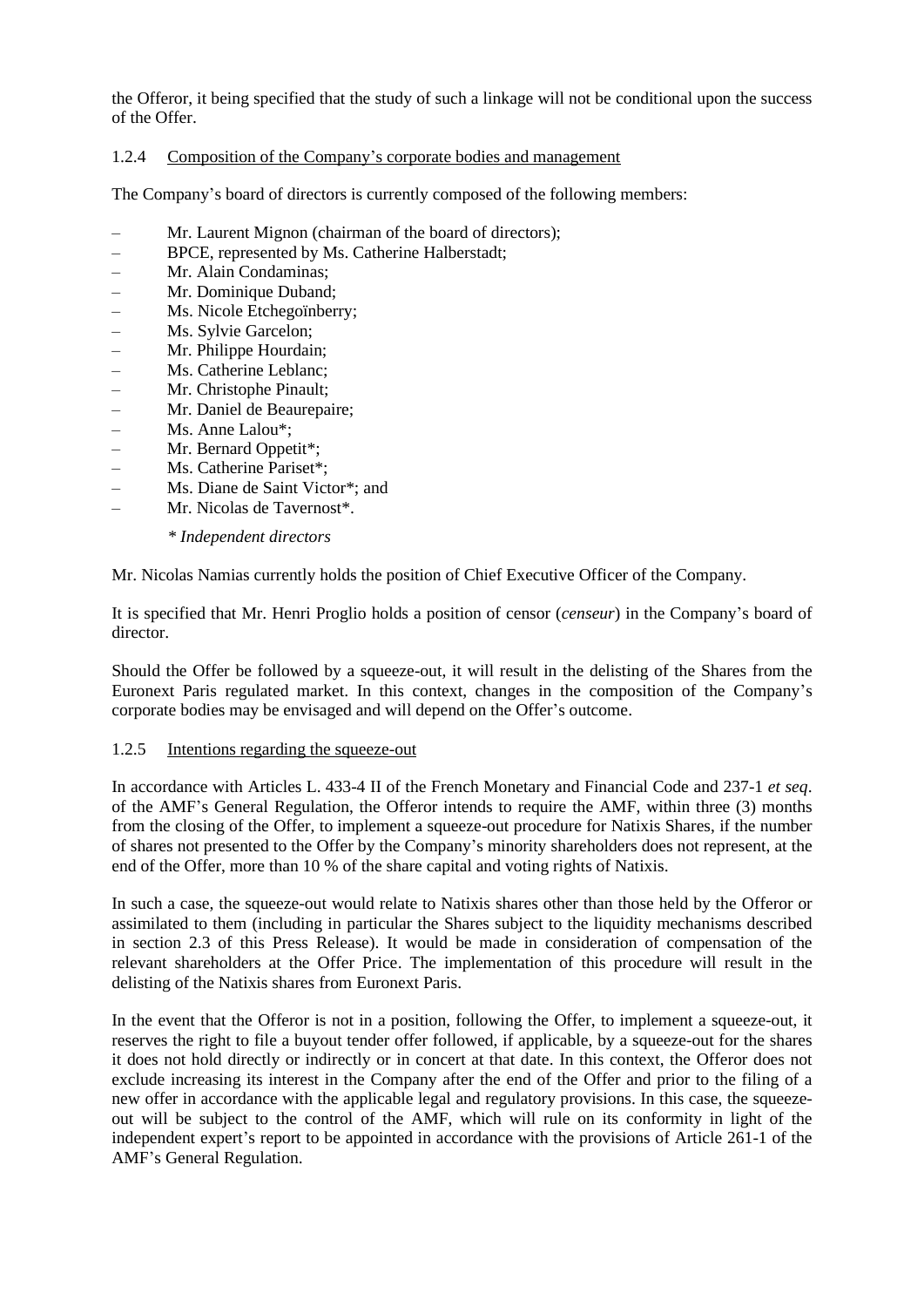## 1.2.6 Synergies – Economic gains

No synergies have been specifically identified in connection with the Offer. Groupe BPCE will continue to be active in its current businesses, including the Company's core businesses: Asset and Wealth Management, Corporate & Investment Banking, Insurance and Payments.

The potential savings in listing costs that would result from the delisting of the Company's shares from Euronext Paris after the implementation of the squeeze-out, if need be, is not significant in relation to the amount of the transaction.

## 1.2.7 Dividend distribution policy

The Company's dividend policy will be consistent with the current policy: following the Offer, the Company's dividend policy will continue to be determined by its corporate bodies based on Company's distributive capacity, financial situation and financial needs, in accordance with any regulatory requirements applicable to the Company and by taking into account the constraints related to the current economic context. The target's solvency ratio of Natixis (10.2% CET1 until 2021) could be adjusted upwards in the context of the strategic plan due to be announced in June 2021, in particular regarding the economic and regulatory changes.

## 1.2.8 Interest of the Transaction for the Offeror, the Company and its Shareholders

The Offeror is offering Natixis shareholders who tender their Shares in the Offer the opportunity to obtain immediate liquidity for their entire stake at a price per Share representing a premium of 16% compared to the closing price of the Share on February 5, 2021<sup>7</sup>, of 40% compared to the volumeweighted average Share price over the 60 days preceding this date, of 62% compared to the volumeweighted average Share price over the 120 days preceding this date and 66% compared to the volumeweighted average Share price over the 180 days preceding this date.

A summary of the elements of appreciation of the Offer price is presented in section 3 of this Press Release.

## **1.3 Agreements that may have a material impact on the assessment or outcome of the Offer**

Other than the Liquidity Agreement (described in section 2.3 of this Press Release), the Offeror is not aware of any agreement that could affect the determination of the Offer or its outcome.

**<sup>7</sup>** The Share price as of February 8, 2021 has not been taken into account due to significant movements on the stock.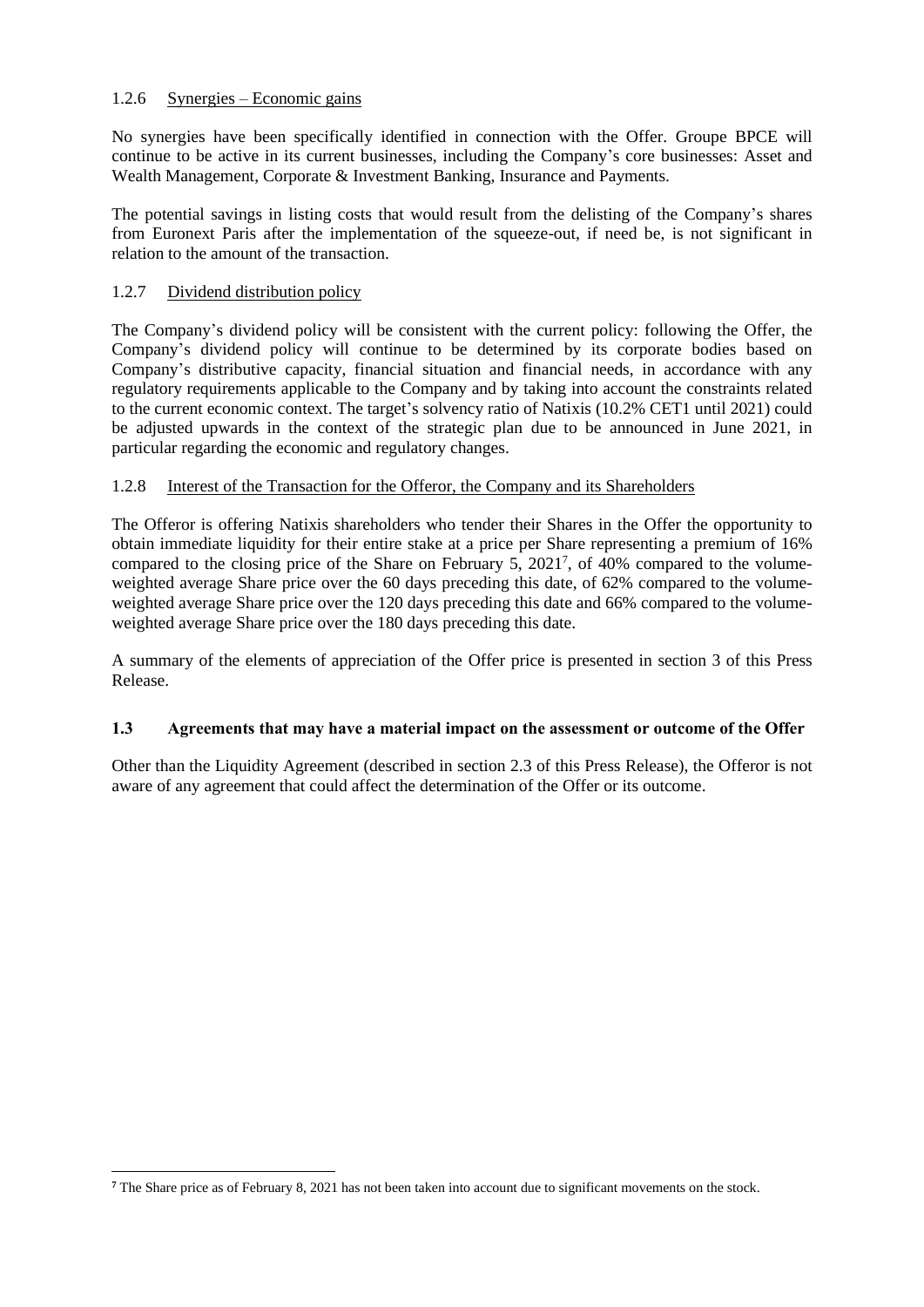## **2. CHARACTERISTICS OF THE OFFER**

### **2.1 Terms of the Offer**

In accordance with the provisions of Articles 231-13 and 231-18 of the AMF's General Regulation, the draft Offer was filed on February 10, 2021 with the AMF by the Presenting Institution, acting on behalf of the Offeror.

A notice of filing of the Offer has been published on the AMF's website (www.amf-france.org) on February 10, 2021<sup>8</sup>.

In accordance with Article 233-1 of the AMF's General Regulation, the Offer will be conducted following the simplified tender offer procedure.

In accordance with the provisions of Article 231-6 of the AMF's General Regulation, the Offeror irrevocably undertakes to the Company's shareholders to acquire, at the price of EUR 4.00 per Share  $(ex-dividend<sup>9</sup>)$ , all the Shares that will be tendered in the Offer during a period of twenty (20) trading days corresponding to twenty (20) business days in the United States.

JPMorgan (France) guarantees the content and the irrevocable nature of the undertakings made by the Offeror in connection with the Offer in accordance with the provisions of Article 231-13 of the AMF's General Regulation.

The draft response document to the Offer, including in particular the independent expert's report in accordance with the provisions of Article 261-1, I,  $1^\circ$ ,  $2^\circ$  and  $4^\circ$  and II of the AMF's General Regulation, was filed with the AMF on March 15, 2021<sup>10</sup>.

By a clearance decision dated April 15, 2021, the AMF declared the Offer compliant after having verified the compliance of the Offer with the legal and regulatory provisions applicable thereto and affixed visa no. 21-107 dated April 15, 2021 to the Offer Document. The AMF has published its clearance decision on its website (www.amf-france.org).

Prior to the opening of the Offer, the AMF will publish a notice of opening and the timetable of the Offer and Euronext Paris will publish a notice setting out the content of the Offer and specifying the timetable and terms of its completion.

The terms and conditions of the Offer are detailed in section 2 of the Offer Document.

## **2.2 Number and nature of the shares targeted by the Offer**

As of the date of the Offer Document, BPCE holds 2,227,221,174 Shares and the same number of theoretical voting rights in the Company, representing 70.53 % of the capital and theoretical voting rights of the Company<sup>11</sup>.

**<sup>8</sup>** Filing notice no. 221C0328 dated February 10, 2021.

**<sup>9</sup>** Having noted, on the basis of the indicative timetable presented in section 2.8 of this Offer Document, that the opening of the Offer should only take place after the detachment of the 2020 dividend proposed to the vote of the shareholders of Natixis at the next general meeting scheduled for May 28, 2021, the Offeror has decided to provide that the price of 4.00 euros per Natixis Share is "ex-dividend"..

**<sup>10</sup>** Filing notice no. 221C0571 dated March 15, 2021.

**<sup>11</sup>** Based on a total number of 3,157,903,032 shares and 3,157,903,032 theoretical voting rights of the Company (information as of March 1st, 2021). In accordance with Article 223-11 of the AMF's General Regulation, the total number of voting rights is calculated on the basis of all shares to which voting rights are attached, including shares without voting rights such as the treasury Shares.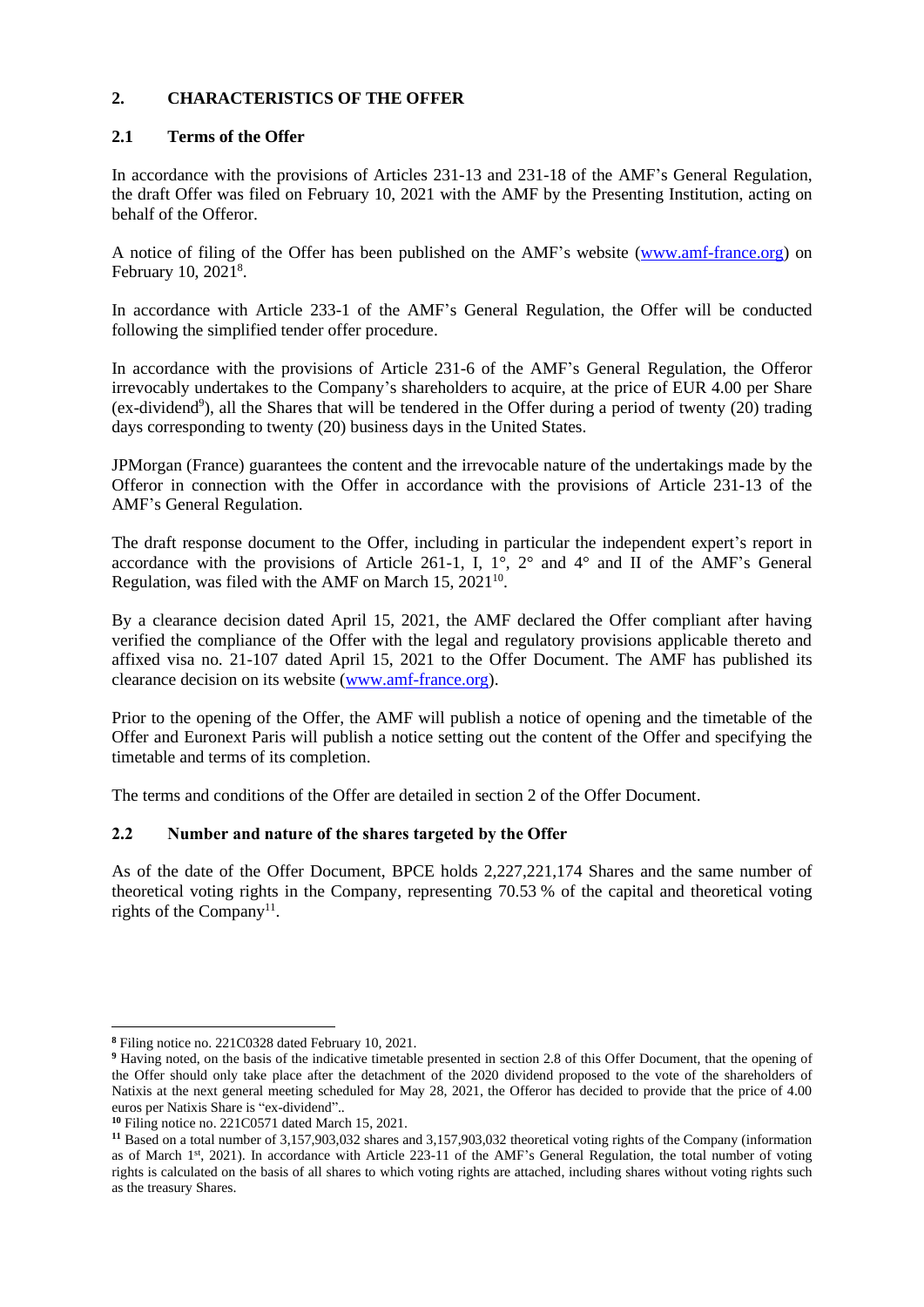The Offer targets all the Shares not held by the Offeror or assimilated thereto:

- (i) which are already issued, *i.e.* to the knowledge of the Offeror at the date of the Offer Document, a maximum number of 928,220,277 Shares, it being specified that the treasury Shares held by the Company are not targeted by the Offer<sup>12</sup>, and
- (ii) which are likely to be issued before the closing of the Offer in connection with the definitive acquisition of the free shares granted by the Company *i.e.*, to the knowledge of the Offeror at the date of the Offer Document, and on the basis of the tentative timetable presented in section 2.8 of this Press Release, a maximum number of 298,166 new Shares<sup>13</sup>,

*i.e.*, to the knowledge of the Offeror at the date of the Offer Document, a maximum number of Shares targeted by the Offer equal to 928,518,443.

To the knowledge of the Offeror, there are no other equity securities or other financial instruments issued by the Company or rights conferred by the Company that may give access, immediately or in the future, to the share capital or voting rights of the Company, other than the free shares granted by the Company to certain corporate officers and employees described in section 2.3 of this Press Release.

### **2.3 Situation of the beneficiaries of rights to receive Free Shares and holders of Non-Transferable Shares<sup>14</sup>**

To the knowledge of the Offeror, at the date of the Offer Document, the Company has set up several plans for the allocation of Free Shares allowing the allocation of a maximum number of 6,083,355 Shares to certain employees and/or corporate officers of the Company and its group (the "**Free Shares**").

The table below summarises the main characteristics of the Free Shares' allocation plans as of March 1<sup>st</sup>, 2021, to the knowledge of the Offeror. The figures presented provide an overview of the outstanding amount; shares canceled since their grant date as a result of the application of the terms and conditions of the relevant plans are therefore excluded.

| Plan<br>Reference <sup>15</sup>     | <b>Allocation</b><br>date | <b>Acquisition</b><br>date | <b>Availability</b><br>$\mathbf{Date}^1$<br>(excluding Shares<br>covered by the<br>Additional<br>Retention<br>$Commitments2$ ) | <b>Free Shares in</b><br><b>Acquisition Period not</b><br>covered by the<br><b>Additional Retention</b><br><b>Commitments</b> | <b>Total Free</b><br><b>Shares</b> in<br><b>Acquisition</b><br>Period |  |
|-------------------------------------|---------------------------|----------------------------|--------------------------------------------------------------------------------------------------------------------------------|-------------------------------------------------------------------------------------------------------------------------------|-----------------------------------------------------------------------|--|
| <b>PAGA CDG</b><br>2017             | 23/05/2017                | 23/05/2021                 | 23/05/2023                                                                                                                     | 64,477                                                                                                                        | 75,085                                                                |  |
| <b>PMP 2018</b><br><b>Tranche 1</b> | 13/04/2018                | 13/04/2021                 | 13/04/2023                                                                                                                     | 223,081                                                                                                                       | 223,081                                                               |  |
| <b>PMP 2018</b><br><b>Tranche 2</b> | 13/04/2018                | 13/04/2023                 | 13/04/2025                                                                                                                     | 223,081                                                                                                                       | 223,081                                                               |  |
| <b>PAGA CDG</b><br>2018             | 23/05/2018<br>and         | 23/05/2022                 | 23/05/2024                                                                                                                     | 68,657                                                                                                                        | 78,188                                                                |  |

**<sup>12</sup>** The 2,461,581 treasury Shares held by the Company, representing 0.08 % of the Company's share capital (information as of March 1<sup>st</sup>, 2021), assimilated to those held by the Offeror pursuant to Article L. 233-9, I, 2° of the French Commercial Code, are not targeted by the Offer.

**<sup>13</sup>** See section 2.3 of this Press Release.

**<sup>14</sup>** As of the date of this Press Release, approximatively 400 beneficiaries hold Free Shares and/or Non-Transferable Shares.

**<sup>15</sup>** The term "PAGA" refers to free performance share plans; the term "PMP" refers to the Payment business Plan; the term "CDG" refers to the senior management committee.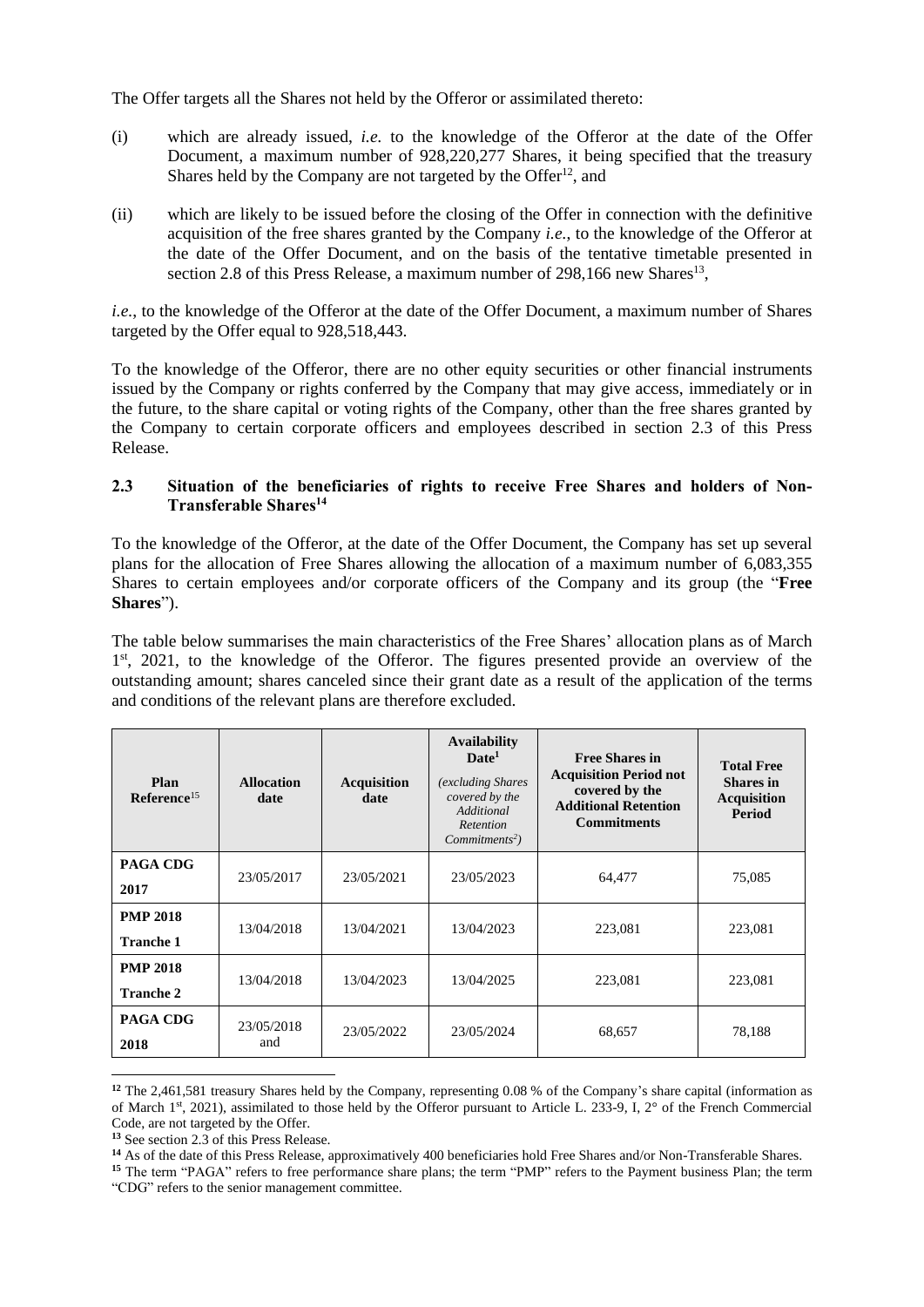|                  | 02/08/2018 |            |            |           |           |  |  |
|------------------|------------|------------|------------|-----------|-----------|--|--|
| <b>PAGA 2019</b> | 12/04/2019 | 01/03/2022 | 01/03/2024 | 1,644,218 | 1,650,321 |  |  |
| <b>Tranche 2</b> |            |            |            |           |           |  |  |
| PAGA CDG         | 28/05/2019 | 28/05/2023 | 28/05/2025 | 86,722    | 98,192    |  |  |
| 2019             |            |            |            |           |           |  |  |
| <b>PAGA 2020</b> | 10/04/2020 | 01/03/2022 | 01/10/2022 | 1,161,575 | 1,161,575 |  |  |
| <b>Tranche 1</b> |            |            |            |           |           |  |  |
| <b>PAGA 2020</b> | 10/04/2020 | 01/03/2023 | 01/10/2023 | 2,323,229 | 2,323,229 |  |  |
| <b>Tranche 2</b> |            |            |            |           |           |  |  |
| <b>PAGA CDG</b>  |            |            |            |           |           |  |  |
| 2020             | 20/05/2020 | 20/05/2024 | 20/05/2024 | 126,396   | 250,603   |  |  |
| <b>Total</b>     |            |            |            | 5,921,436 | 6,083,355 |  |  |

*1. The reasons for this non-transferability are detailed below. It is noted that, in accordance with the terms of the free share allocation plans, the Free Shares granted to a beneficiary will be immediately acquired and/or will become immediately transferable in case of invalidity or death of this beneficiary. Where applicable, the Availability Date (as this term is defined below) will be determined by reference to this accelerated acquisition date. <sup>2</sup> As defined below.*

The figures presented in the table above have been updated from the figures presented in section 2.5 of the draft offer document of the Offeror filed with the AMF on February 10, 2021, to take into account the following:

- 1,411,450 Shares were issued as of March 1<sup>st</sup>, 2021 under the "PAGA 2018 Tranche 2" plan (and 385,102 Free Shares granted under the said plan lapsed following the departure of certain beneficiaries or due to the failure to comply with performance conditions);
- 540,080 Shares were issued as of March 1<sup>st</sup>, 2021 under the "PAGA 2019 Tranche 1" plan (and 289,855 Free Shares granted under the said plan lapsed following the departure of certain beneficiaries or due to the failure to comply with performance conditions) ;
- 9,642 Free Shares granted under the "PAGA 2019 Tranche 2' plan lapsed following the departure of certain beneficiaries;
- 16,124 Free Shares granted under the "PAGA 2020 Tranche 1" plan lapsed following the departure of certain beneficiaries; and
- 32,249 Free Shares granted under the "PAGA 2020 Tranche 2" plan lapsed following the departure of certain beneficiaries.

It is specified that, on the basis of the tentative timetable presented in section 2.7 of this Press Release scheduling a closing date of the Offer occurring Before March  $1<sup>st</sup>$ , 2022, a maximum number of 298,166 Free Shares may be issued in connection with the definitive acquisition of these Free Shares, and these Shares are therefore targeted by the Offer.

Moreover, it is also specified that some Shares currently held by the beneficiaries of some free share plans (or which will be held by these beneficiaries in case of termination of the acquisition period prior to the estimated closing date of the Offer) are non-transferable at the date of the Offer Document and will remain non-transferable until the estimated closing date of the Offer (the "**Non-Transferable Shares**"), including regarding some Shares for which the retention period has, or will have, expired at the date of the Offer Document or at estimated closing date of the Offer. The Non-Transferable Shares correspond to: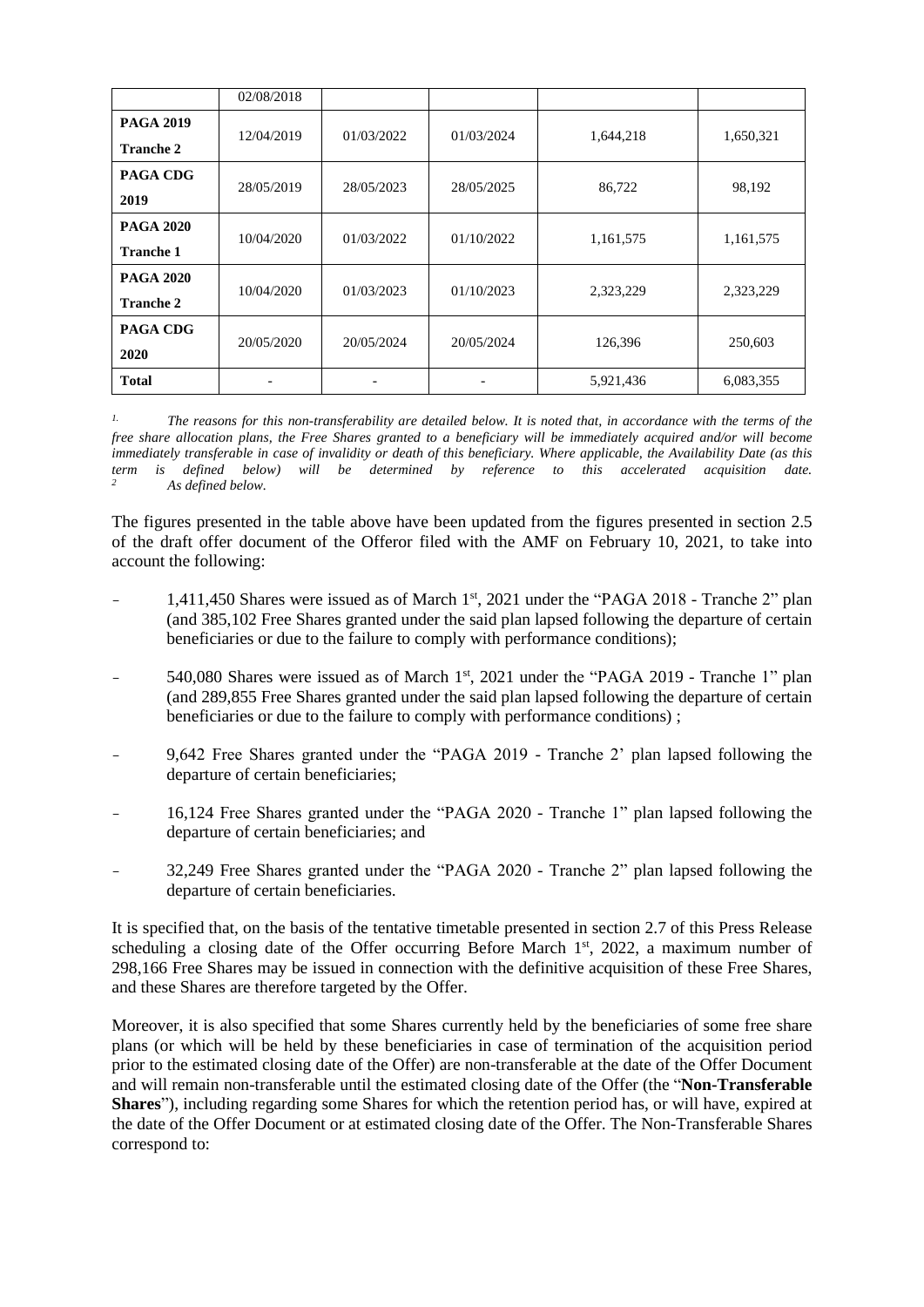- (i) A maximum number of 110,521 non-transferable Shares (including 99,913 Shares which are already issued at the date of the Offer Document and 10,608 Shares which are likely to be issued before the closing of the Offer) because of:
	- the retention commitments provided by the regulations of the Free Share allocation plans under which all or part of the Shares received by the members of the General Management Committee of Natixis are non-transferable until the holder ceases its duties within the senior management committee; and/or
	- − the provisions of Article L. 225-197-1 II of the French Commercial Code, pursuant to which the board of directors of Natixis has imposed on the corporate officers of Natixis a commitment to retain their securities until the termination of their duties,

## (the "**Additional Retention Commitments**");

(ii) A maximum number of 5,058,974 non-transferable Shares (including 4,771,416 Shares which are already issued at the date of the Offer Document and 287,558 Shares which are likely to be issued before the closing of the Offer) pending the expiration of a tax holding period (period provided by the a of A of paragraph 1 ter of Article 150-0 D of the French General Tax Code for the Shares eligible to the benefit of the provisions of Article 200 A, paragraph 3 of the French General Tax Code, in its redaction provided by Article 135 of the law n°2015- 990 dated August 6, 2015 for growth, activity and equal economic opportunity.

Therefore, to the knowledge of the Offeror at the date of the Offer Document, and subject to the anticipated acquisition and transferability events provided for by law<sup>16</sup>, the Free Shares may not be tendered in the Offer, to the extent that the acquisition or retention periods of the Free Shares will not have expired before the closing of the Offer.

The Offeror will propose to the beneficiaries of the Free Shares and to the holders of Non-Transferable Shares to enter into put and call options of their Free Shares and Non-Transferable Shares in order to enable them to benefit from cash liquidity for the Free Shares and the Non-Transferable Shares that could not be tendered in the Offer (the "**Liquidity Agreement**"). The Non-Transferable Shares, the holders of which will have entered into a Liquidity Agreement, will not be tendered in the Offer.

Pursuant to the Liquidity Agreement, the Offeror will grant to each beneficiary of Free Shares and holder of Non-Transferable Shares a put option, exercisable as of the Availability Date, followed by a call option granted by each beneficiary of Free Shares and holder of Non-Transferable Shares to the Offeror, exercisable as of the end of the exercise period of the put option, and in the absence of exercise thereof.

The put and call options may, however, only be exercised in the event that the Offeror is in a position to implement a squeeze-out following the Offer, pursuant to Articles L. 433-4 II of the French Monetary and Financial Code and 237-1 *et seq.* of the AMF's General Regulation.

The "**Availability Date**" shall correspond to the day on which the Shares subject to a Liquidity Agreement will become transferable as a result of (i) the expiry of the acquisition period, the holding period (if applicable), or, as the case may be, the tax holding period, or (ii) the termination of duties in respect of which the holder of such Shares was subject to a holding commitment.

The exercise price per Share in the put and call options (the "**Exercise Price**") will be determined by applying a formula that affects the Offer Price by a coefficient calculated as follows:

**<sup>16</sup>** Especially pursuant to Articles L. 225-197-1 *et seq.* of the French Commercial Code (cause of death or invalidity of the beneficiary).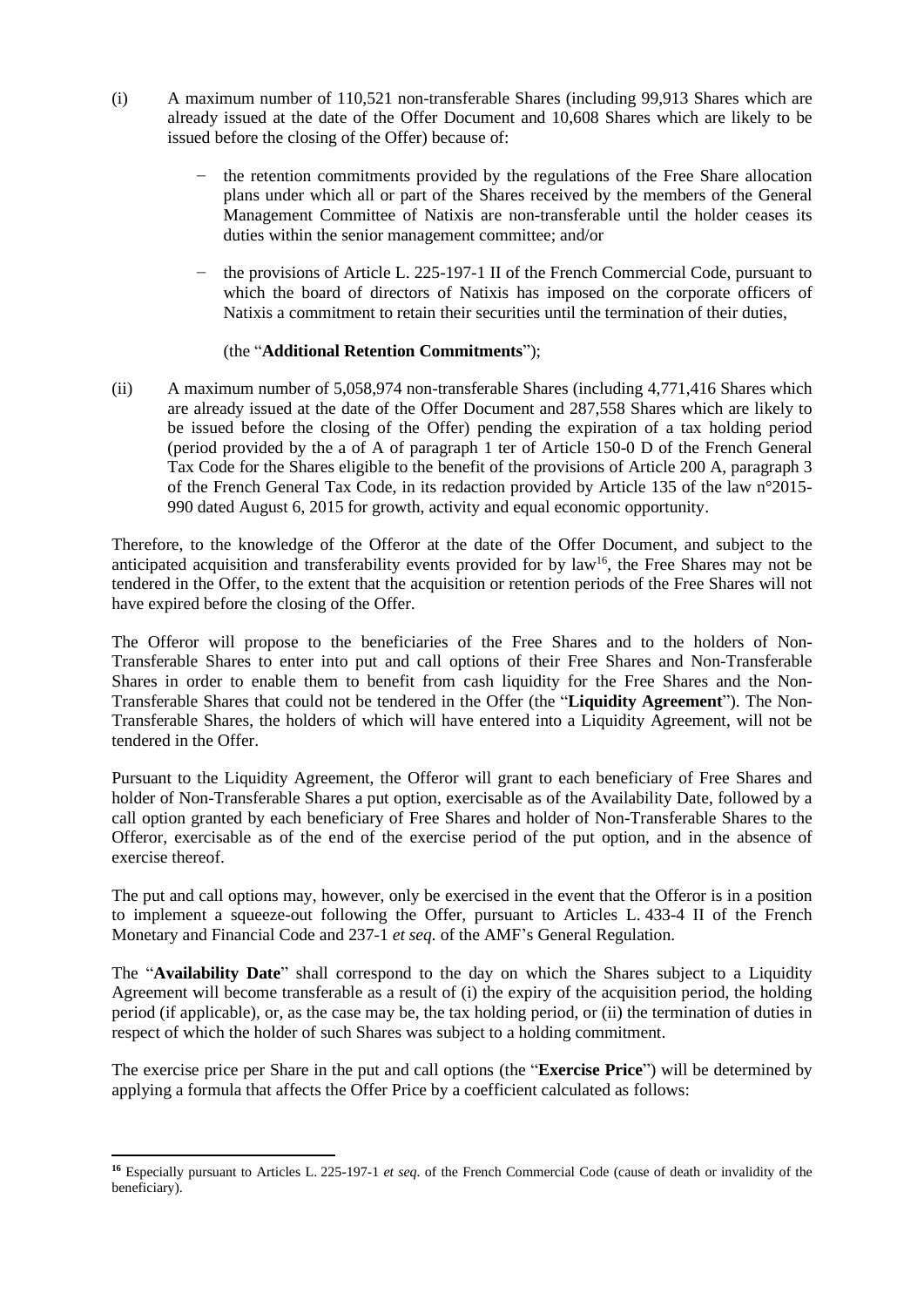- the numerator is BPCE's aggregate net income Group share<sup>17</sup> for the three financial years preceding the date on which the Shares become available; and
- the denominator is BPCE's aggregate net income Group share<sup>18</sup> for the 2020, 2019 and 2018 financial years,

however, any distributions<sup>19</sup> made between the date of signature of the Liquidity Agreement and date of exercise of the options will be deducted from the Exercise Price thus determined.

The Exercise Price formula is thus as follows:

Exercise Price = 
$$
P_0 \times \frac{NI(N) + NI(N-1) + NI(N-2)}{NI(2020) + NI(2019) + NI(2018)}
$$
 - D

Where:

- $-P<sub>0</sub>$  is equal to the Offer Price:
- NI (N) is equal to BPCE's net income Group share<sup>20</sup> for year N, "N" being the last financial year preceding the Availability Date of the Shares;
- D is equal to the amount of all distributions per Share made by the Company between the date on which the Liquidity Agreement is signed<sup>21</sup> and the vesting date of the Share.

If it was determined at the date of this Offer Document, the Exercise Price, as calculated in accordance with the above formula, would result in the Offer Price.

In the event of implementation, if need be, of the squeeze-out, the Shares subject to the liquidity mechanisms described above will be assimilated to the Shares held by the Offeror in accordance with Article L. 233-9 I, 4° of the French Commercial Code, and will not be subject to the said squeeze-out but will be transferred to the Offeror in the future as part of the Liquidity Agreement, subject to its execution by the relevant beneficiary or holder.

#### **2.4 Conditions for the Offer's opening**

As of the date of the Offer Document, the opening of the Offer remains, in accordance with the provisions of Article 231-32 of the AMF's General Regulation, subject to the prior authorization of the authorities listed below, due to the indirect increase of the Offeror's holding in the share capital and voting rights of some entities and interests held by the Company:

- ‒ The AMF's authorisation, pursuant to the provisions of Article L. 532-9-1 of the French Monetary and Financial Code, with respect to the following portfolio management companies:
	- AEW Ciloger;
	- H2O AM Europe;
	- Ostrum Asset Management;

**<sup>17</sup>** On an "underlying" basis, *i.e.*, net income Group share adjusted for specific items (non-recurring or exceptional).

**<sup>18</sup>** On an "underlying" basis, *i.e.*, net income Group share adjusted for specific items (non-recurring or exceptional). **<sup>19</sup>** In particular dividends.

**<sup>20</sup>** On an "underlying" basis, *i.e.*, net income Group share adjusted for specific items (non-recurring or exceptional).

**<sup>21</sup>** Except for the amount of the dividend to be paid by Natixis in respect of its financial year ending December 31, 2020 (the proposed dividend amount is equal to 0.06 euro per Share).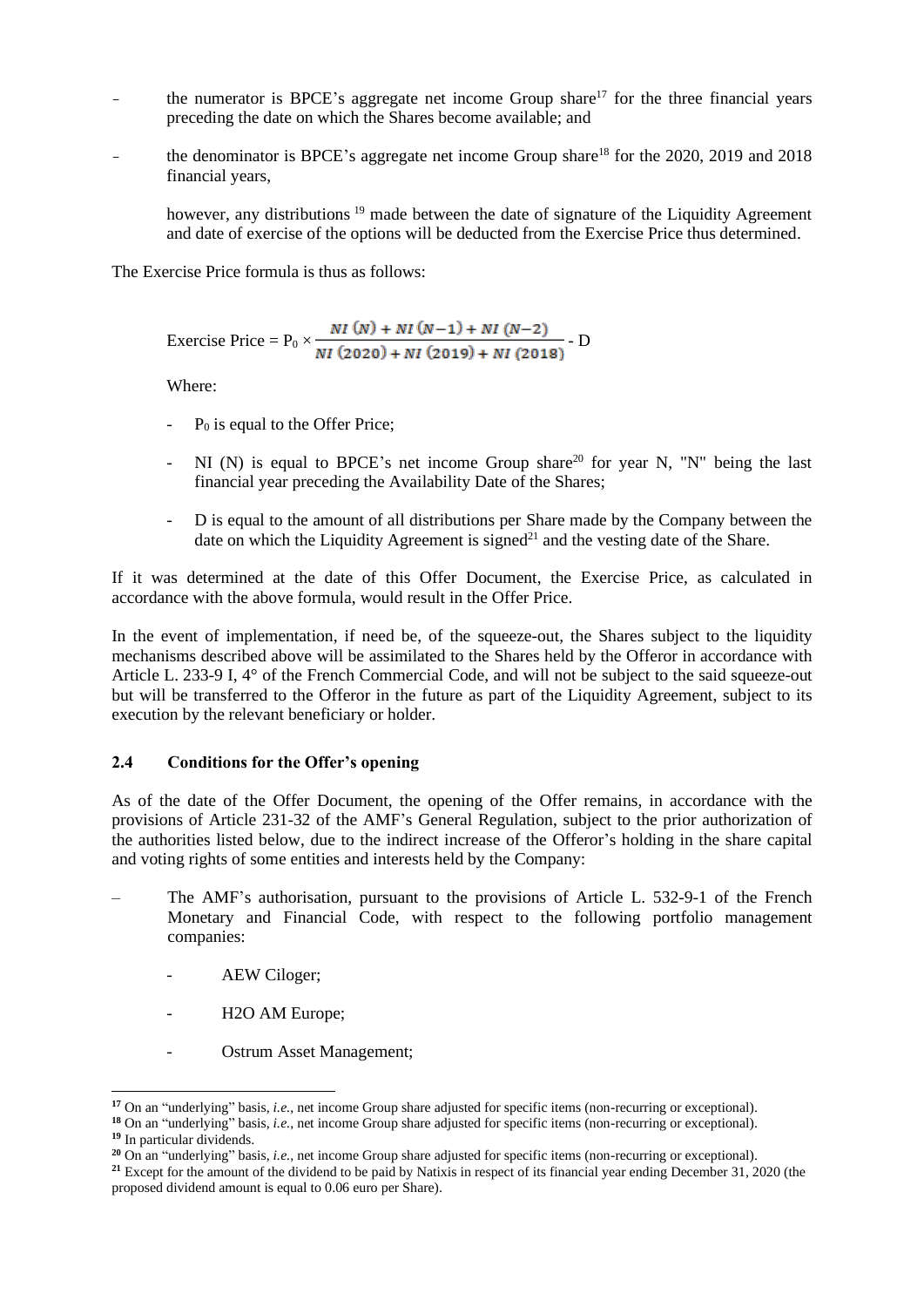- Seventure Partners:
- Thematics Asset Management:
- Vauban Infrastructure Partners; and
- Galia Gestion,
- ‒ the *Autorité de contrôle prudentiel et de resolution's* authorisation, pursuant to the provisions of Article L. 322-4 of the French Insurance Code and with respect to the insurance company *Compagnie Française d'Assurance pour le Commerce Extérieur*; and
- ‒ the authorisation of the *Commission de Surveillance du Secteur Financier*, in Luxembourg, for the portfolio management company AEW S.à r.l.,

#### (together, the "**Regulatory Authorisations**").

The Offeror has informed all the regulators concerned by the Offer and has filed all applications for Regulatory Authorization as of the date of the Offer Document.

The shareholders of the Company will be informed of the grant of these Regulatory Authorisations and the opening of the Offer by a press release published by the Offeror.

The Offeror has also taken steps to identify, and as the case may be obtain, in light of the applicable legislation, all other administrative formalities required in the relevant countries.

#### **2.5 Offeror's right to purchase Shares during the Offer period**

As from the filing of the proposed Offer with the AMF, and until the opening of the Offer, the Offeror reserves the right to purchase Shares, on or off-market, in accordance with the provisions of Articles 231-38 and 231-39 of the AMF's General Regulation.

#### **2.6 Procedure for tendering in the Offer**

The Offer will be open for a period of twenty (20) trading days corresponding to twenty (20) business days in the United States. The attention of the Company's shareholders is drawn to the fact that, as the Offer will be conducted following the simplified procedure, in accordance with the provisions of Articles 233-1 *et seq.* of the AMF's General Regulation, it will not be reopened following the publication of the definitive result of the Offer.

The Shares tendered in the Offer must be freely negotiable and free from any lien, pledge, collateral or other security or restriction of any kind on the free transfer of their ownership. The Offeror reserves the right to reject, in its sole discretion, any Shares tendered in the Offer that do not fulfil this condition.

Shareholders of the Company who wish to tender their Shares in the Offer may sell their Shares on the market. The settlement-delivery of the Shares sold (including the payment of the price) will occur on the second trading day following the day of execution of the orders, and the trading costs (including the corresponding brokerage fees and VAT) relating to such transactions will remain entirely at the expense of the Shareholders tendering their Shares in the Offer, it being specified that:

Shareholders of the Company who wish to tender their Shares to the Offer may sell their Shares on the market. The settlement and delivery of the Shares sold (including the payment of the price) will take place on the second trading day following the day of execution of the orders, and the trading costs (including the corresponding brokerage fees and VAT) relating to these transactions will remain entirely at the expense of the shareholders tendering their Shares in the Offer, it being specified that: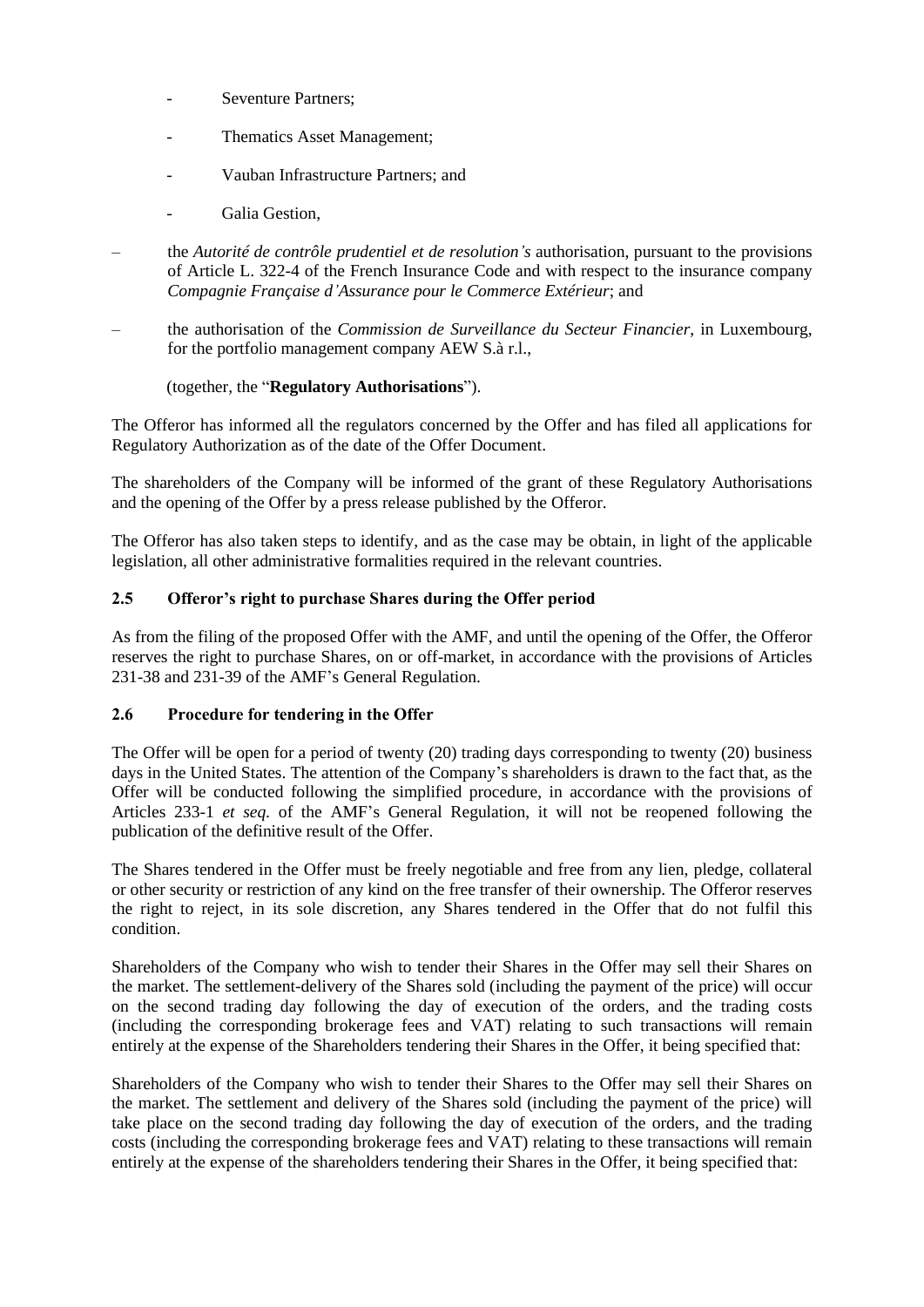- ‒ The shareholders of the Company whose Shares are registered with a financial intermediary (bank, credit institution, investment firm, etc.) and who would like to tender their Shares in the Offer must submit to their financial intermediary an irrevocable sale order at the latest on the (included) closing date of the Offer, using the model made available to them by such financial intermediary;
- ‒ The Shares held in registered form will have to be converted into bearer form in order to be tendered in the Offer. Accordingly, holders of Shares held in registered form who wish to tender their Shares in the Offer will have to request the conversion of their Shares into bearer form to an authorised intermediary as soon as possible. It is specified that the conversion to bearer form of Shares held in registered form will result in the loss for such shareholders of the benefits associated with holding such Shares in registered form.

The transfer of ownership of the Shares tendered in the Offer and all of the rights attached thereto (including the right to dividends) will occur on the date of registration in the Offeror's account, in accordance with the provisions of Article L. 211-17 of the French Monetary and Financial Code. It is reminded, if need be, that any amount due in connection with the tendering of the Shares in the Offer will not bear interest and will be paid on the settlement-delivery date.

Orders to tender the Shares to the Offer will be irrevocable.

The Offer will be carried out through purchases on the market, in accordance with the provisions of Article 233-2 of the AMF's General Regulation. J.P. Morgan AG, investment services provider qualified as a member of the bidding market, will purchase, on behalf of the Offeror, all Shares which will be tendered in the Offer in accordance with applicable regulations (including Euronext notice N4- 03).

The Offer and all related documents are subject to French law. Any dispute or litigation of any nature whatsoever relating to this Offer will be brought before the competent courts.

## **2.7 Tentative timetable of the Offer**

Prior to the opening of the Offer, the AMF will publish a notice of opening and timetable, and Euronext Paris will publish a notice announcing the terms and timetable of the Offer.

A tentative timetable is proposed below and will be adjusted according to the date of obtention of the Regulatory Authorisations:

| <b>Dates</b>             | <b>Principal Stages of the Offer</b>                                                                                                                              |  |  |  |  |
|--------------------------|-------------------------------------------------------------------------------------------------------------------------------------------------------------------|--|--|--|--|
| February 9, 2021         | Announcement of the draft Offer                                                                                                                                   |  |  |  |  |
| <b>February 10, 2021</b> | Filing of the draft Offer and the draft offer document of the Offeror with<br>the AMF                                                                             |  |  |  |  |
|                          | Offeror's draft offer document made available to the public and posted to<br>the websites of the AMF (www.amf-france.org) and the Offeror<br>(www.groupebpce.com) |  |  |  |  |
|                          | Publication by the Offeror of a press release announcing the filing of the<br>Offer and availability of the draft offer document                                  |  |  |  |  |
| <b>March 15, 2021</b>    | Company's draft reply document filed with the AMF, including the<br>reasoned opinion of the Company's board of directors and the<br>independent expert's report   |  |  |  |  |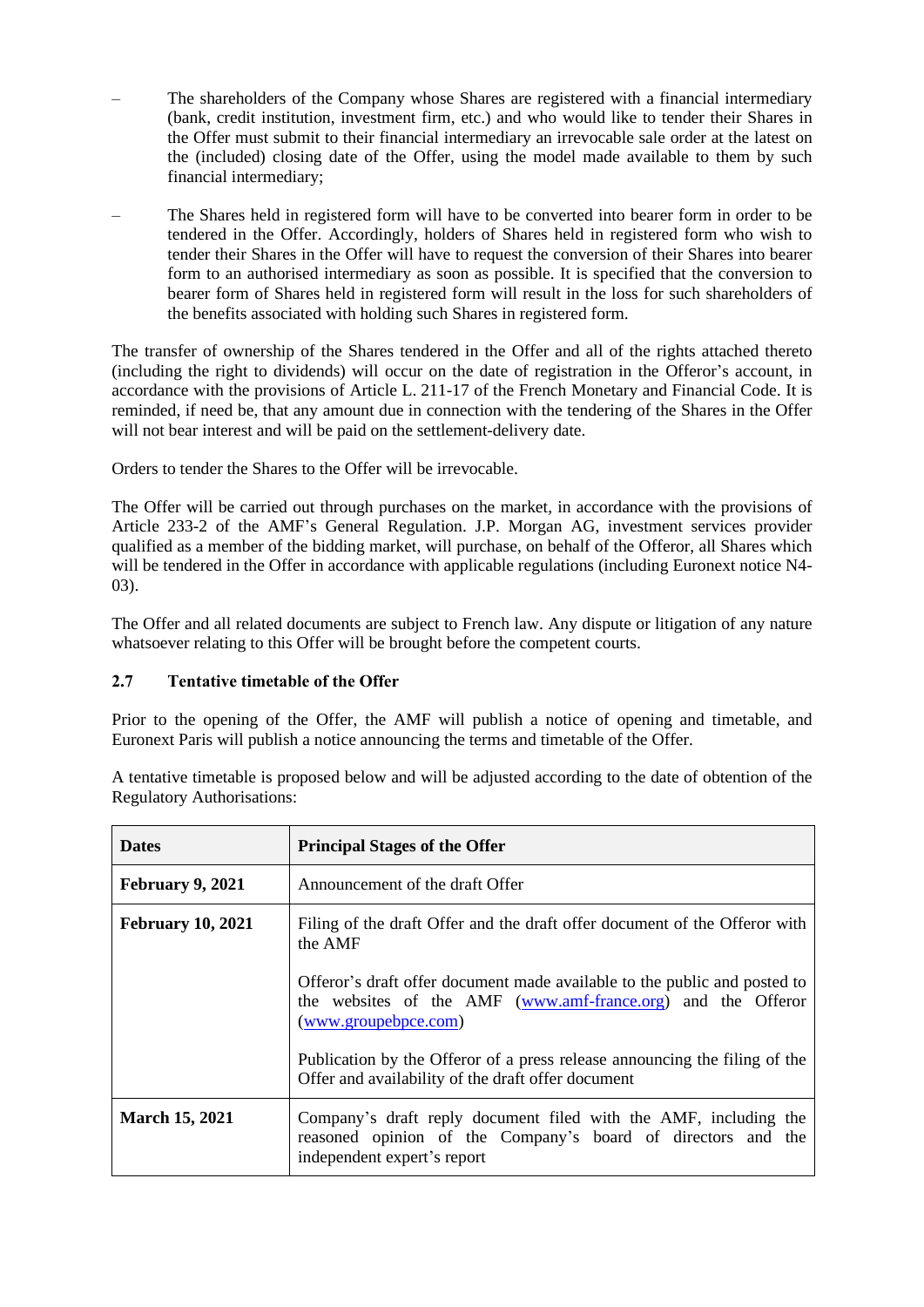| <b>Dates</b>                          | <b>Principal Stages of the Offer</b>                                                                                                                                                                                                                        |  |  |  |  |  |  |
|---------------------------------------|-------------------------------------------------------------------------------------------------------------------------------------------------------------------------------------------------------------------------------------------------------------|--|--|--|--|--|--|
|                                       | Company's draft reply document made available to the public and posted<br>to the websites of the AMF (www.amf-france.org) and the Company<br>(www.natixis.com)                                                                                              |  |  |  |  |  |  |
|                                       | Publication by the Company of a press release announcing the filing of<br>the Offer and availability of Company's draft reply document                                                                                                                      |  |  |  |  |  |  |
| <b>April 15, 2021</b>                 | Declaration of conformity of the Offer issued by the AMF, which serves<br>as the approval ("visa") of the Offeror's Offer Document and the<br>Company's reply document                                                                                      |  |  |  |  |  |  |
| <b>April 15, 2021</b>                 | Offeror's Offer Document is made available to the public and posted to<br>the websites of the AMF (www.amf-france.org) and the Offeror<br>(www.groupebpce.com)                                                                                              |  |  |  |  |  |  |
|                                       | Publication by the Offeror of a press release specifying the terms and<br>conditions for making the Offer Document available to the public                                                                                                                  |  |  |  |  |  |  |
|                                       | Company's reply document made available to the public and posted to to<br>the websites of the AMF (www.amf-france.org) and the Company<br>(www.natixis.com)                                                                                                 |  |  |  |  |  |  |
|                                       | Publication by the Company of a press release specifying the terms and<br>conditions for making the reply document available to the public                                                                                                                  |  |  |  |  |  |  |
| 28 May 2021                           | Annual general meeting of Natixis's shareholders to approve the financial<br>statements for the year ending December 31, 2020 (the amount of the<br>dividend proposed by Natixis for its financial year ending December 31,<br>2020 is 0.06 euro per share) |  |  |  |  |  |  |
| <b>June 2021</b><br>(indicative date) | Obtention of the last of the Regulatory Authorisations described in<br>section 2.5 of the Offer Document                                                                                                                                                    |  |  |  |  |  |  |
| 2021                                  | Information relating to the Offeror's legal, financial, accounting and other<br>characteristics is made available to the public and posted to the websites<br>AMF<br>(www.amf-france.org)<br>Offeror<br>of<br>the<br>and<br>the<br>(www.groupebpce.com)     |  |  |  |  |  |  |
|                                       | Publication by the Offeror of a press release specifying the terms and<br>conditions for the provision of information relating to the legal, financial,<br>accounting and other characteristics of the Offeror                                              |  |  |  |  |  |  |
|                                       | Information relating to the Company's legal, financial, accounting and<br>other characteristics is made available to the public and posted to the<br>websites of the AMF (www.amf-france.org) and the Company<br>(www.natixis.com)                          |  |  |  |  |  |  |
|                                       | Publication by the Company of a press release specifying the terms and<br>conditions for the provision of information relating to the legal, financial,<br>accounting and other characteristics of the Company                                              |  |  |  |  |  |  |
| ] 2021                                | Publication by the AMF of the notice for the opening of the Offer                                                                                                                                                                                           |  |  |  |  |  |  |
|                                       | Publication by Euronext Paris of the notice relating to the Offer and its                                                                                                                                                                                   |  |  |  |  |  |  |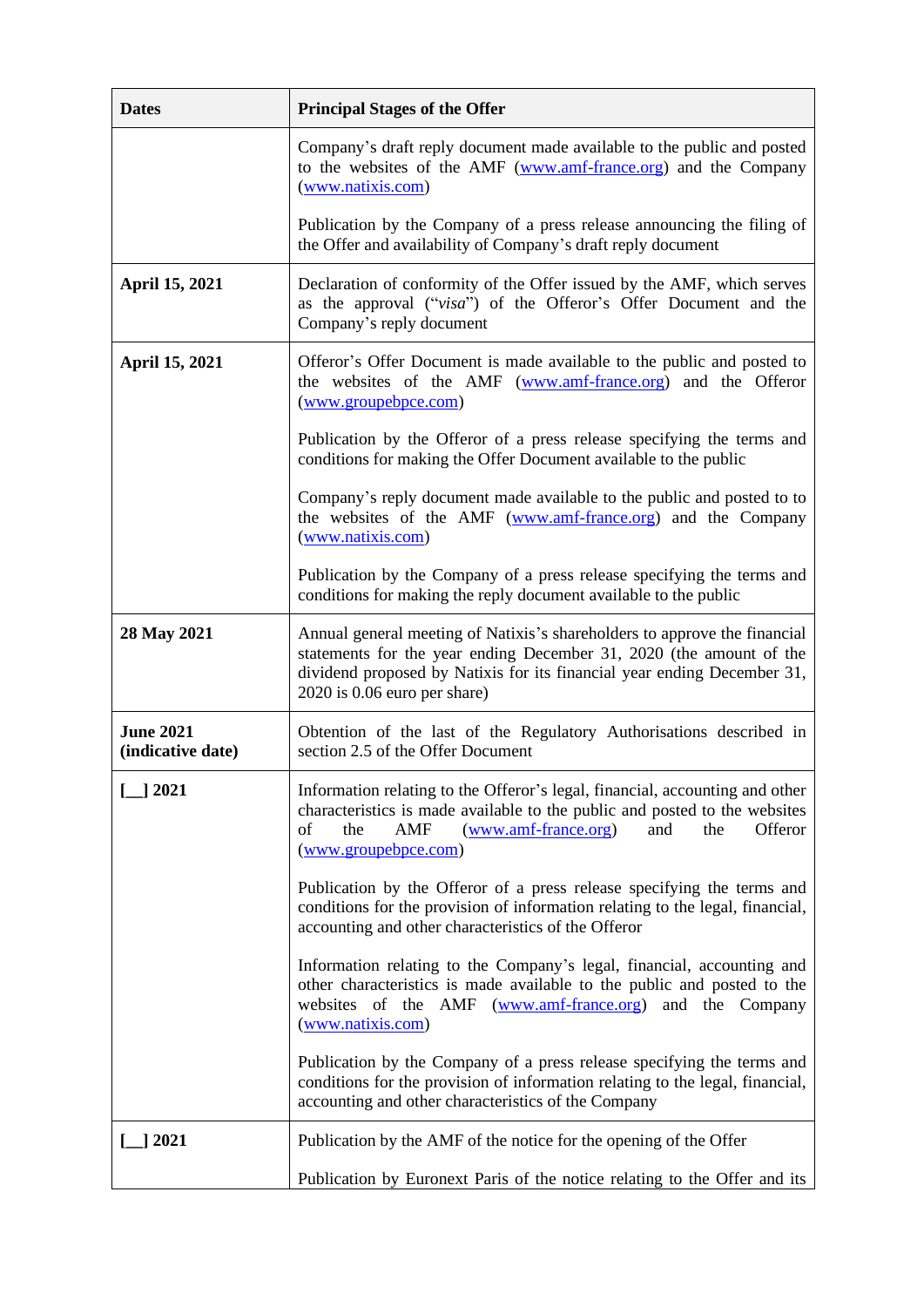| <b>Dates</b> | <b>Principal Stages of the Offer</b>                                                                          |
|--------------|---------------------------------------------------------------------------------------------------------------|
|              | terms and conditions                                                                                          |
| 12021        | Opening of the Offer                                                                                          |
| 12021        | Closing of the Offer                                                                                          |
| 12021        | Publication of the notice of result of the Offer by the AMF                                                   |
| 2021         | Implementation of the squeeze-out procedure and delisting of the Shares<br>from Euronext Paris, if applicable |

## **2.8 Costs and financing terms of the Offer**

## 2.8.1 Costs of the Offer

The overall amount of the fees, costs and external expenses incurred by the Offeror in connection with the Offer, including, in particular, fees and other expenses relating to its various legal, financial and accounting advisors and any other experts and consultants, as well as publicity costs, is estimated at approximately EUR 25,000,000 (taxes excluded).

In addition, the financial transaction tax pursuant to Article 235 ter ZD of the French General Tax Code will be added to these expenses and will be borne by BPCE on the shares tendered in the Offer.

## 2.8.2 Financing of the Offer

In the event that all of the Shares targeted by the Offer are tendered in the Offer, the total amount of compensation in cash to be paid by the Offeror to the shareholders of the Company who tendered their Shares in the Offer would amount to EUR 3,714,073,772 (expenses and commissions related to the Offer excluded).

The financing of the amounts due by the Offeror in connection with the Offer will be financed through the Offeror's available cash.

#### 2.8.3 Brokerage fees and compensation of intermediaries

No fee or commission will be refunded or paid by the Offeror to a holder who tendered Shares in the Offer, or to any intermediary or person soliciting the tendering of Shares in the Offer.

#### **2.9 Offer restrictions outside of France**

The Offer has not been subject to any other registration or visa application with any financial market regulatory authority outside of France and no steps will be taken for such registration or visa. The Press Release and the other documents relating to the Offer do not constitute an offer to sell or purchase securities or a solicitation of such an offer in any other country in which such offer or solicitation is unlawful or at any person to whom such offer or solicitation could not validly be made.

The Company's shareholders located outside France may not take part in the Offer unless the foreign law to which they are subject allows them to do so. Indeed, the Offer, the participation in the Offer and the communication of the Press Release may be subject to specific regulations or restrictions in certain countries.

The Offer is not directed at persons subject to such restrictions, either directly or indirectly, and is not likely to be accepted from a country where the Offer would be subject to such restrictions. Accordingly, persons coming into possession of the Press Release are required to inform themselves of any restriction that may apply to them and to comply with them. Failure to comply with these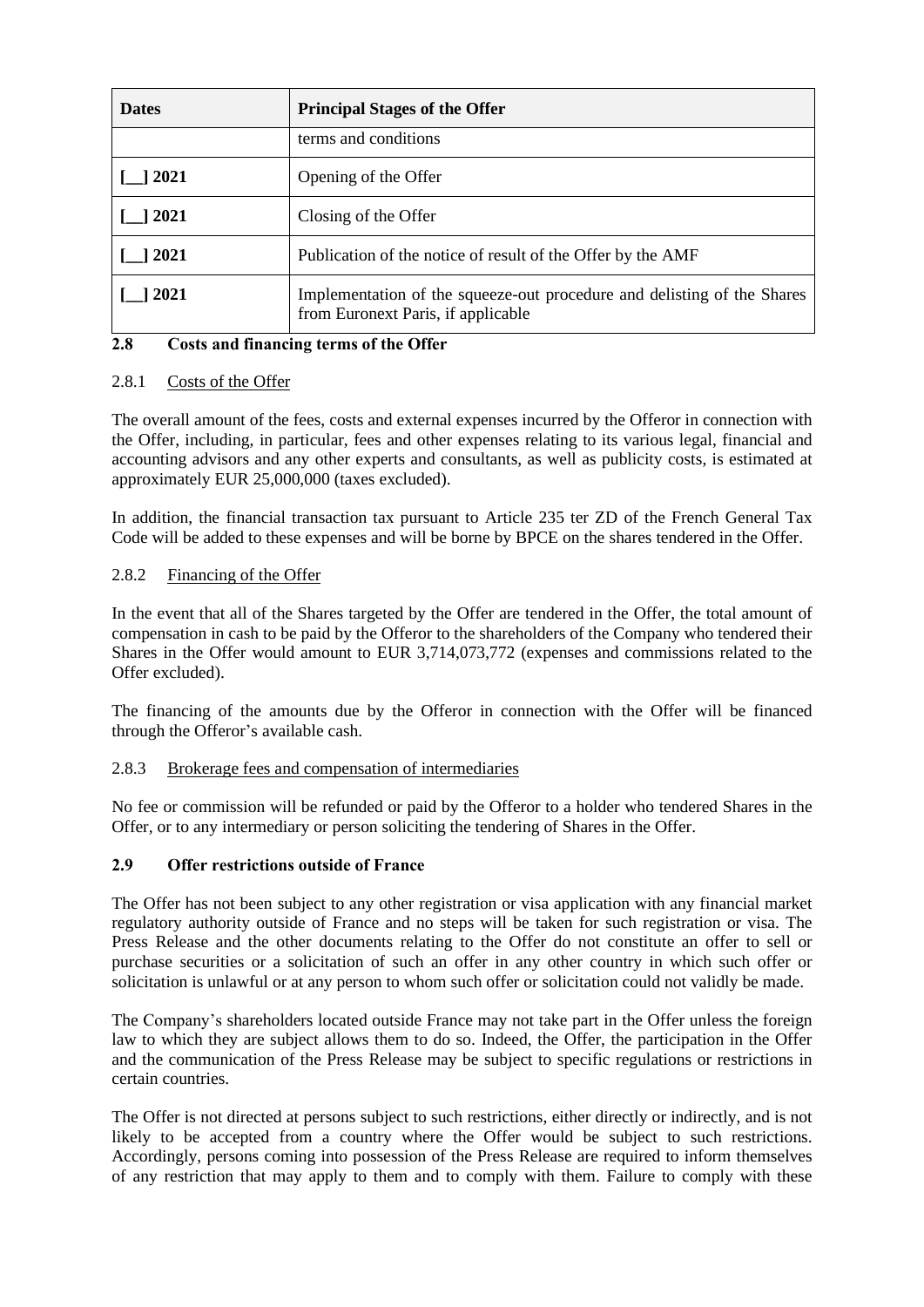restrictions may constitute a violation of the applicable stock exchange and/or securities laws and regulations in some of these jurisdictions.

The Offeror will not be liable for any breach by any person of any rules and restrictions applicable to such person.

#### *United States of America*

The Offer will be made in the United States of America in accordance with Section 14(e) of the U.S. Securities Exchange Act of 1934 as amended (the "**1934 Act**"), and the rules and regulations promulgated thereunder, including Regulation 14E after applying the exemptions provided by Rule 14d-1(d) of the 1934 Act ("Tier II" exemption) and the requirements of French law. Accordingly, the Offer will be subject to certain procedural rules, in particular those relating to the timing of the settlement, waiver of conditions and payment dates, which are different from U.S. rules and procedures relating to public offers.

The receipt of an amount of money under the Offer by a U.S. shareholder of Natixis may be a taxable transaction for U.S. tax purposes, including U.S. federal income tax purposes, and may be a taxable transaction under state or local tax laws, as well as foreign or other tax laws. It is strongly recommended that each Natixis U.S. shareholder should immediately seek independent professional advice regarding the tax consequences of accepting the Offer.

It may be difficult for U.S. shareholders of Natixis to enforce their rights and claims under U.S. federal securities laws, since the Offeror and Natixis are companies with their respective headquarters outside the United States of America and all or some of their respective officers and directors are residents of countries other than the United States of America. U.S. shareholders of Natixis may not be able to sue proceedings in a court outside the United States against a non-U.S. company or its officers or directors alleging violations of U.S. securities laws. In addition, it may also be difficult to compel a non-U.S. company and its affiliates to submit to judgments that would be rendered by a U.S. court.

To the extent permitted by applicable Laws and regulations, including Rule 14e-5 of the 1934 Act, and in accordance with customary practices in France, the Offeror and its Affiliates or its broker(s) (acting as agent or in the name and on behalf of the Offeror or its Affiliates, where applicable) and Natixis and its affiliates or its broker(s) (acting as agent or in the name and on behalf of Natixis or its affiliates, where applicable) may, before or after the date of the Press Release, directly or indirectly, purchase or arrange for the purchase of Shares outside of the Offer. Such purchases may be made on the market, on the basis of an order made at the Offer Price, or in off-market transactions at a price per Share equal to the Offer Price in accordance with the provisions of Article 231-39, II of the AMF's General Regulation. These purchases will not be concluded at a price per Share higher than the Offer Price. To the extent that information concerning these purchases or these provisions is made public in France, it will also be made public by means of a press release or any other means that informs the U.S. shareholders of Natixis, at the following address: www.natixis.com. No purchases outside the Offer will be made by or on behalf of the Offeror, Natixis or their respective affiliates in the United States of America. Offeror's and Natixis' financial advisory affiliates may engage in ordinary trading activities in Natixis securities, which may include making purchases or arranging for the making of certain arrangements for the purchase of such securities.

This Press Release has not been filed with or reviewed by any market authority (federal or state) or other regulatory authority in the United States of America, nor has any such authority passed upon the accuracy or adequacy of the information contained in this Press Release. Any statement to the contrary would be unlawful and may constitute a criminal offence.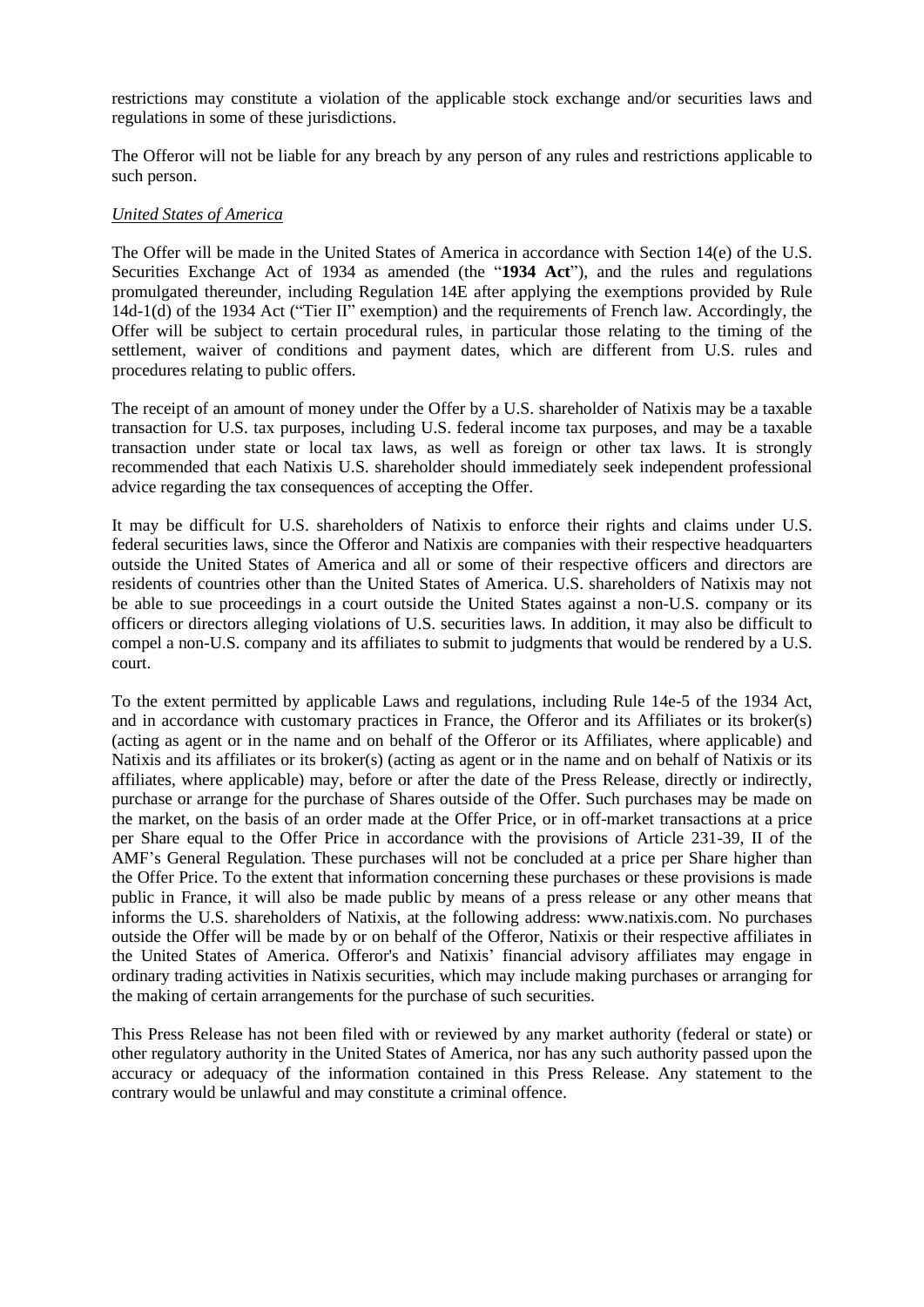## **2.10 Tax treatment of the Offer**

The tax treatment of the Offer is described in Section 2.12 "*Taxation of the Offer*" of the Offer Document.